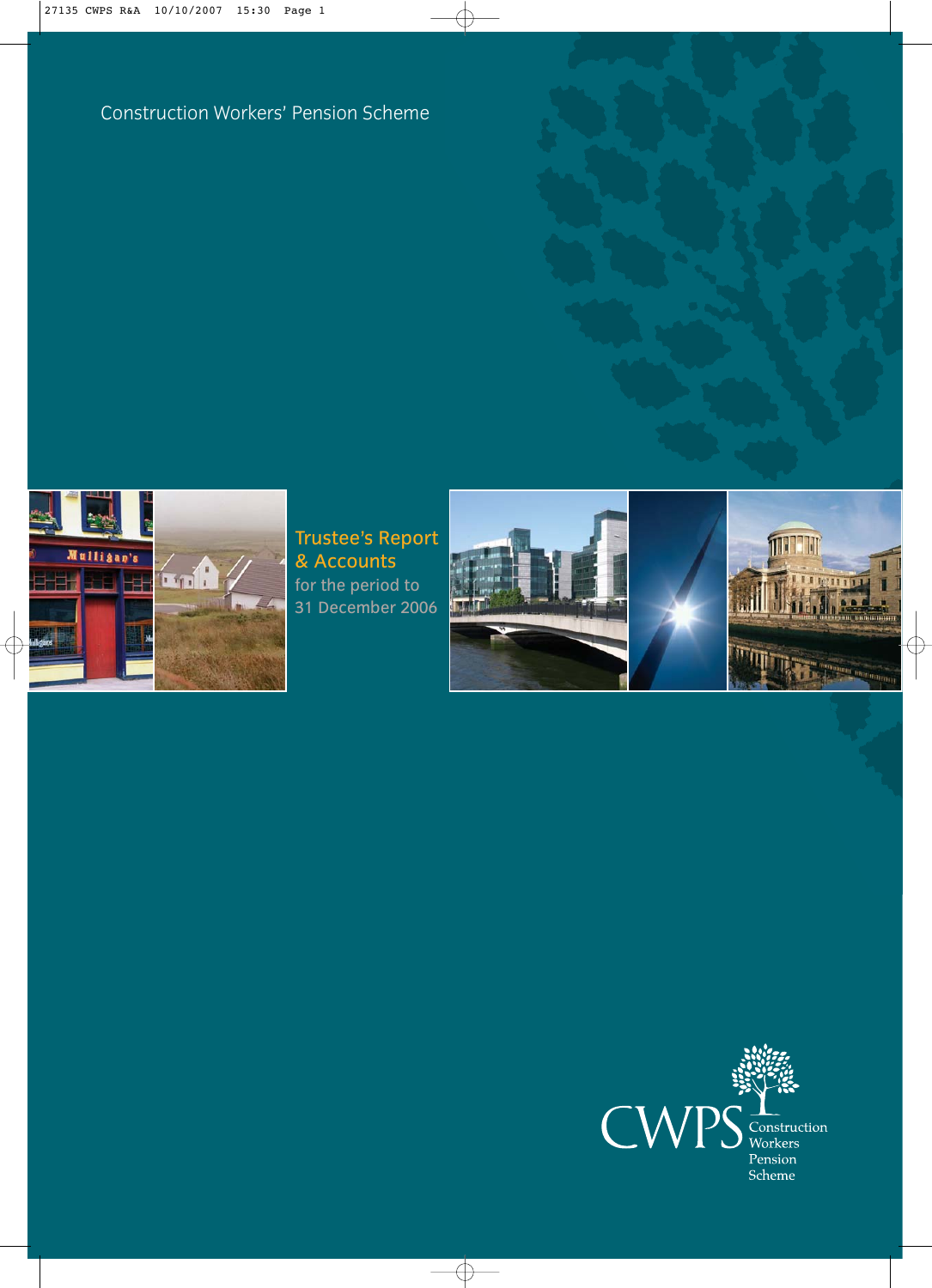

 $\bigoplus$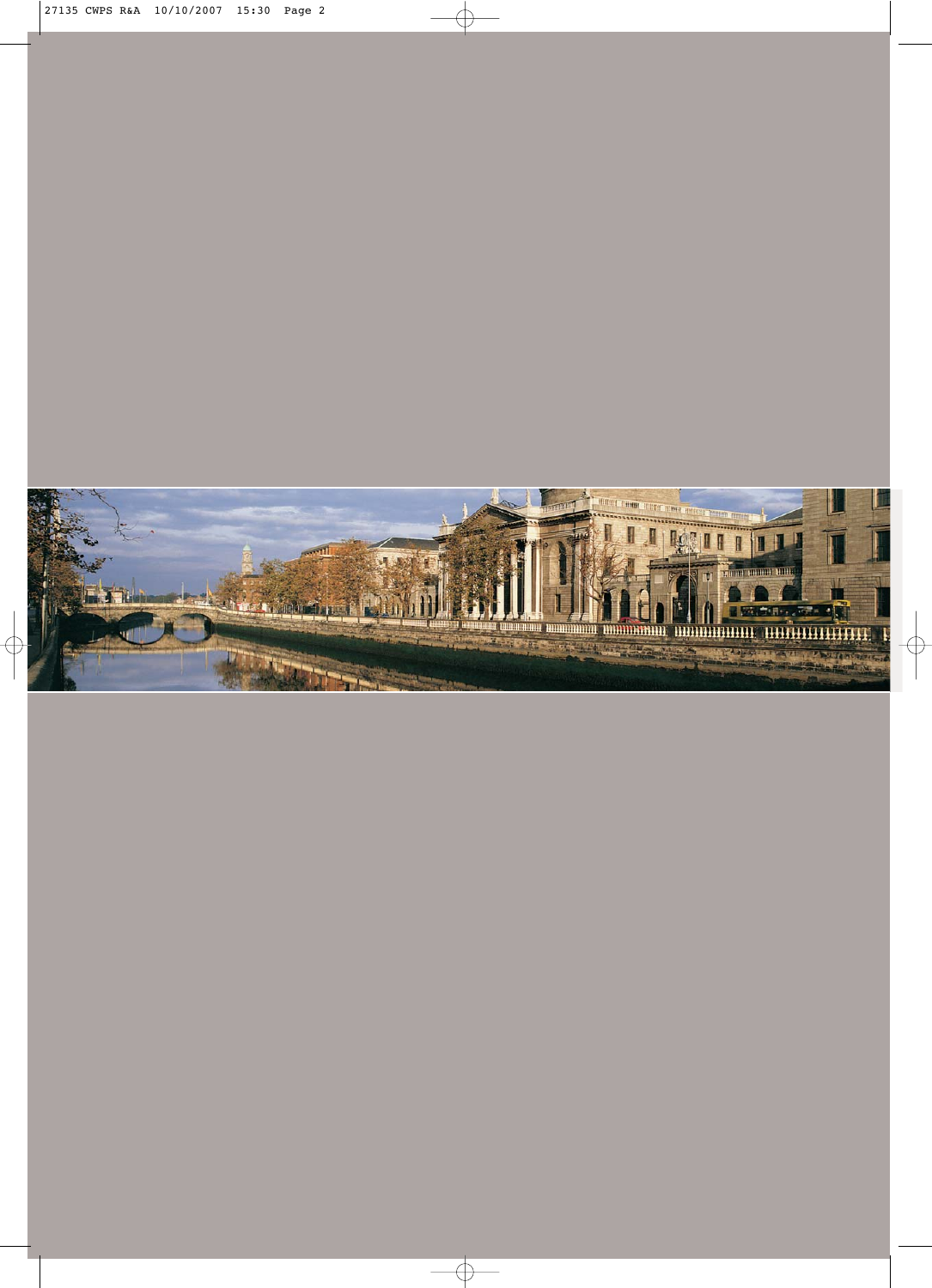# **Contents**

|                                                | page           |  |
|------------------------------------------------|----------------|--|
| A message from our Chairman                    | 2              |  |
| Highlights of the year                         | 3              |  |
| Report of the Trustee                          | 4              |  |
| <b>About the Scheme</b>                        | $\overline{4}$ |  |
| Looking after  the Scheme                      | 4              |  |
| our people                                     | $\overline{7}$ |  |
| the fund                                       | 10             |  |
| <b>Member accounts</b>                         | 10             |  |
| <b>Annuity Fund</b>                            | 12             |  |
| <b>Reserve Fund</b>                            | 13             |  |
| <b>Actuarial review</b>                        | 14             |  |
| <b>Actuarial statement</b>                     | 15             |  |
| Investment managers' reports                   | 16             |  |
| <b>Crédit Agricole Asset Management</b>        | 17             |  |
| <b>Irish Life</b>                              | 18             |  |
| <b>KBC Asset Management</b>                    | 19             |  |
| <b>Financial statements</b>                    | 20             |  |
| <b>Statement of Trustee's responsibilities</b> | 20             |  |
| <b>Independent Auditors' Report</b>            | 20             |  |
| Fund account                                   | 22             |  |
| Statement of net assets                        | 23             |  |
| Notes to the financial statements              | 24             |  |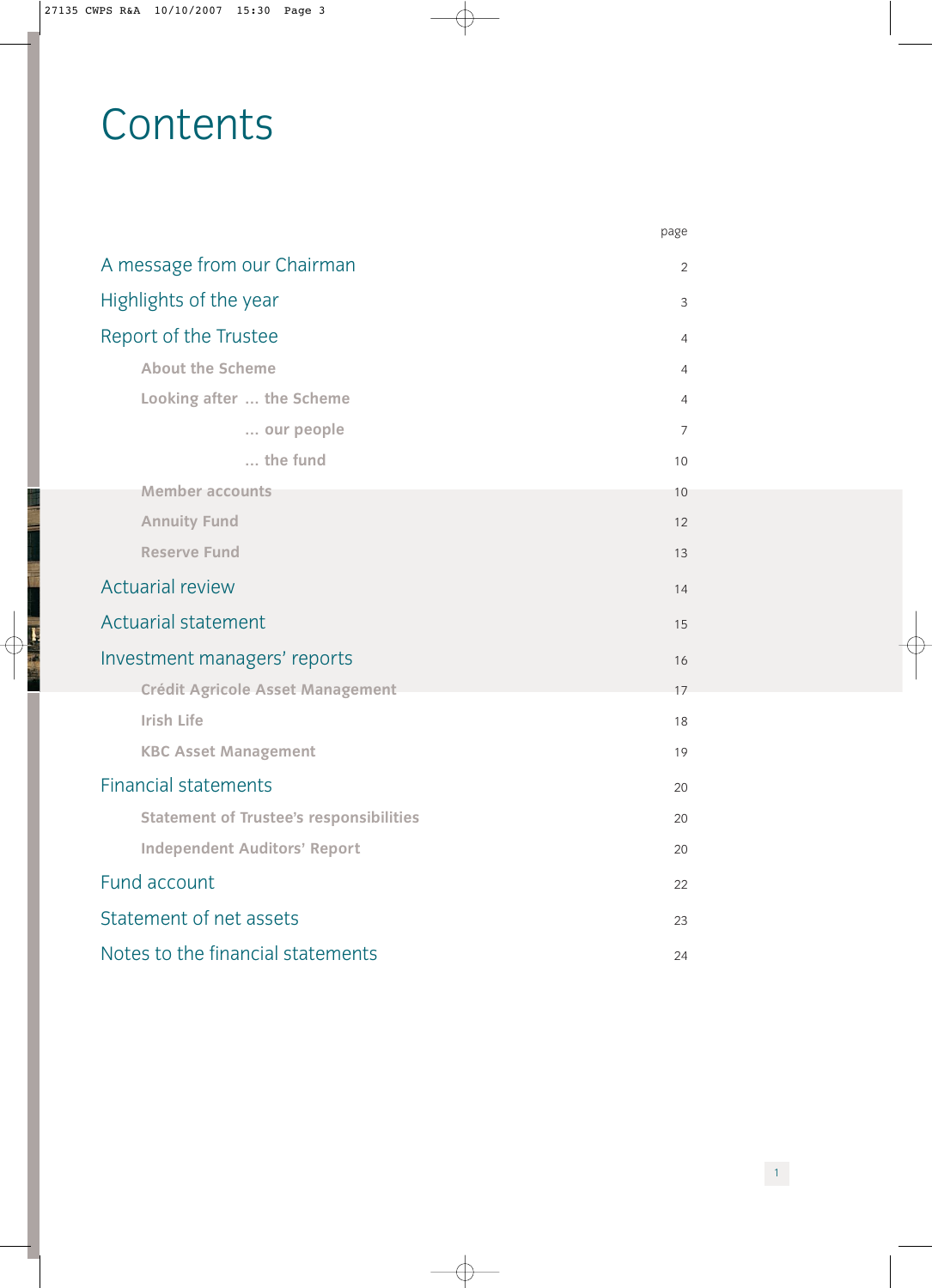# A message from our Chairman

It is a great privilege for me to have the honour of presenting this Annual Report to the membership. It is the first Annual Report of the new Construction Workers' Pension Scheme (CWPS). I invite all of you to have a detailed read of it. Over the last year, extensive information on the Scheme has been circulated to all of you, and for the future the Annual Reports will also have significant meaning for every member. They will track the progress of your Scheme each year as it grows and develops.



This new Scheme grew from the old Construction Federation Operatives' Pension Scheme (CFOPS), now consigned to history. It is a 21<sup>st</sup> Century Scheme for modern Ireland and the ultra modern construction industry that it serves. It sets a new standard in providing for a comfortable retirement for building workers. Like Rome, it was not built in a day, it took eight years to develop, but it is built to last. I would like to pay tribute to all who helped make it happen, especially the Trustees of CFOPS, the Construction Industry Federation and the Construction Trade Unions.

I take this opportunity also to wholeheartedly acknowledge the role played by the old scheme in the way it served the industry for over 40 years. In its time it was unique also and was always fortunate in the dedicated and conscientious Trustees who steered its course since 1965. They did a great job. In the recent transition from the old to the new, they passed the business on to the new Trustee Company in a very satisfactory

condition on behalf of all the transferring members whom they had served.

Mention must also be made here of the Administration staff who transferred en masse and are now under the direction of the CIF Pension Administration Services Ltd (CPAS). They organised the transition arrangements in a most professional and non-disruptive way. To Pat Ferguson and his team we are most grateful for a job well done.

As the first Chairman of CWPS, today I want to wish it every success and long life and my sincere hope that it will prove a major source for enjoyment and contentment to many thousands of building workers in retirement throughout the 21<sup>st</sup> Century.

Oliver Haslette Chairman, CWPS

HAD P=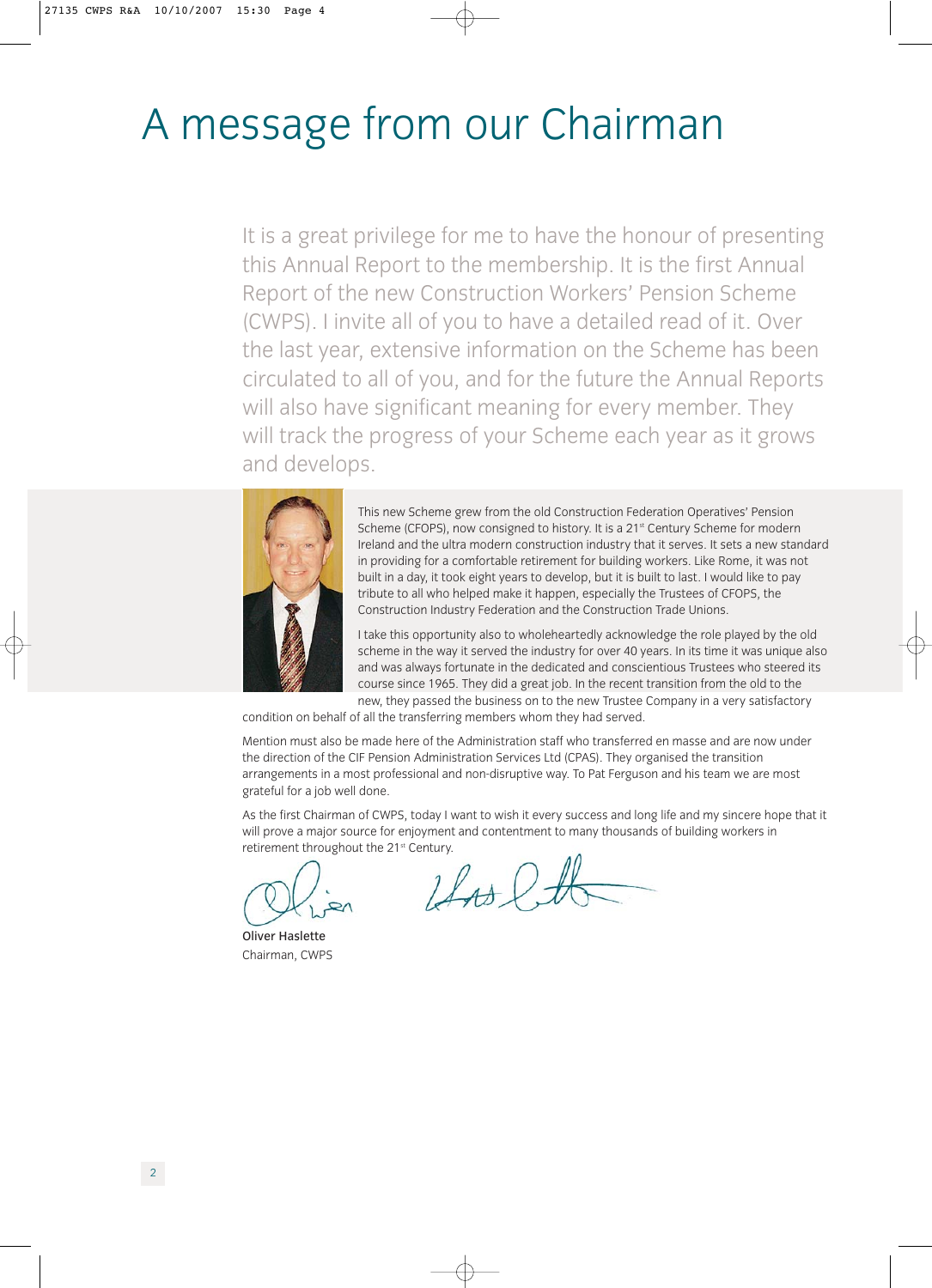# Highlights of the year

During the six months to 31 December 2006:

- €42,607,165 was collected in contributions:
	- $\cdot$   $\in$  23,733,015 from employers,
	- $\cdot$  €15,822,009 from members, and
	- $€3,052,141$  in AVCs.
- 597 employers joined the Scheme and 301 ceased to be active employers.
- 589 members retired.
- The Scheme made pension payments totalling €7,465,687.
- €764,591,163 was transferred into the Scheme from CFOPS as part of the Bulk transfer of assets to cover the liability for pensioners and Scheme members who transferred to CWPS.
- The Scheme's investment income amounted to €2,187,168.
- The Scheme's assets increased in value by €3,609,039.

## As at 31 December 2006:

- $\bullet$ There were 87,636 individual member accounts in the Scheme.
- The value of these accounts (including contributions received but not yet allocated) totalled €585 million.
- 7,277 pensioners and dependants received pension benefits from the Scheme.
- The estimated value of the Annuity Fund (including the associated solvency margin) was €155 million.
- 8,744 employers were members of the Scheme.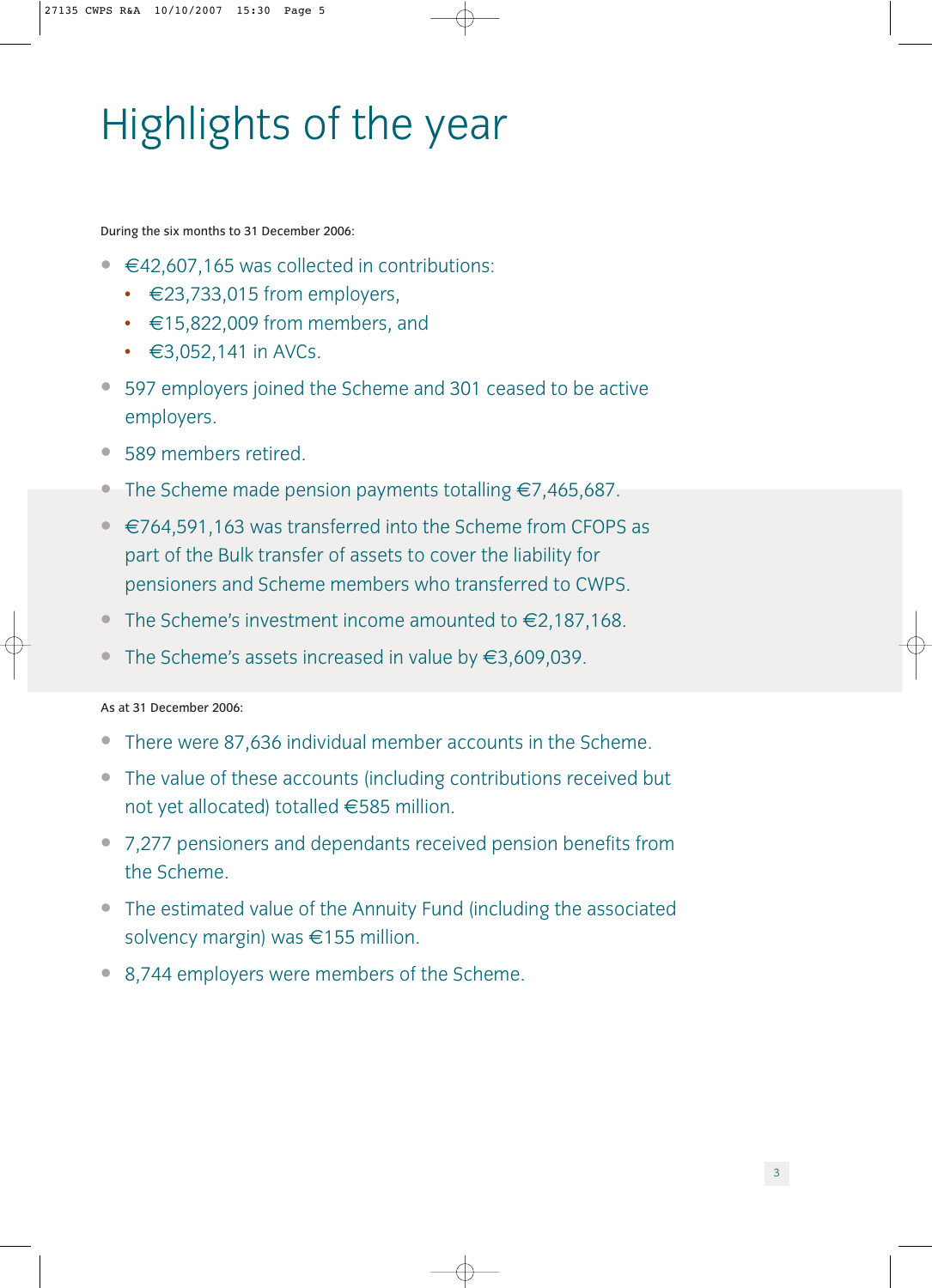# About the Scheme

The Construction Workers' Pension Scheme (the Scheme) was established by a Trust Deed dated 25 May 2006, and was set up by the industry as a non-profit making occupational pension scheme. It replaced the Construction Federation Operatives' Pension Scheme (CFOPS). As part of this process, it was agreed that the assets of CFOPS would be transferred to the Scheme in three bulk transfers: by 31 December 2006, two of these bulk transfers had been made.

The Construction Industry's Registered Employment Agreement (REA) legally requires all employers covered by the agreement to provide pension and death benefits as set out in the REA. The Scheme provides a cost effective and secure way for employers to meet these obligations. If any changes are required to the Rules of the Scheme, the Trustee will notify members. There were no such changes during the six months to 31 December 2006.

Although the Scheme is classed as a defined benefit scheme for the purposes of the Pensions Act 1990, this relates only to pensions paid by the Scheme. While members contribute to the Scheme, an account builds up in the member's name, based on the contributions paid in and the investment returns generated by these contributions. Further details about how the Scheme works and the benefits it provides are on page 7.

The Scheme is approved by the Revenue Commissioners under the Taxes Consolidation Act 1997. It is also registered with the Pensions Board and its registration number is PB 185038.

# Looking after the Scheme

The Scheme is administered on behalf of the industry through a trustee company, the Construction Workers' Pension Scheme Trustees Limited. The trust company is run by a Board of Directors. This Board comprises employers operating in the industry and full-time trade union officials.

There are ordinarily 11 Directors: five Employer Directors, five Trade Union (Member) Directors and a Chairman. All Directors are actively involved in the Construction Industry. The right of Scheme members to select or approve the selection of the Directors is set out in the Occupational Pension Schemes (Member Participation in the Selection of Persons for Appointment as Trustees) (No. 3) Regulations, 1996 (S.I. No 376 of 1996).

The Trustee is responsible for looking after the Scheme and for ensuring that it is run according to the legal document which governs it, the Trust Deed and Rules. The Trustee must make sure that the Scheme complies with current legislation, that benefits are paid correctly and on time, and that the fund is invested prudently with the aim of meeting its obligations as they fall due. The Trustee has a duty to act in the best interests of the membership as a whole.

During the six months to 31 December 2006, the Directors, who were all appointed on 25 May 2006, were:

- Oliver Haslette (Chairman)
- Michael Anglim - Bernard O'Connell • Eric Fleming **- All Accords** - All Accords - All Accords - All Accords - All Accords - All Accords - All Accords - All Accords - All Accords - All Accords - All Accords - All Accords - All Accords - All Accords - All Acc Patrick O'Shaughnessy - George Hennessy - Sean Stewart  $\bullet$  Niall Irwin  $\bullet$ • Richard P Treacy - Jim Moore -Thomas White

Being a Trustee Director of the Scheme is an important and demanding role. Whilst the Directors do not need any prior experience of pensions and investments, it is important that the Directors have a knowledge and understanding of pension and trust law, and the principles for funding a pension plan and the investment of assets. All new Directors of CWPS are required to attend a Trustee Training Course run by the Irish Association of Pension Funds (IAPF).

To help the Directors keep pace with changes affecting pensions, they attend seminars organised by the pensions industry and receive ongoing briefings from the Scheme's advisers on financial, actuarial and legal issues. As part of their training, all of the Trustee Directors have access to the Pension Board's 'Trustee Handbook and Guidance Notes'.

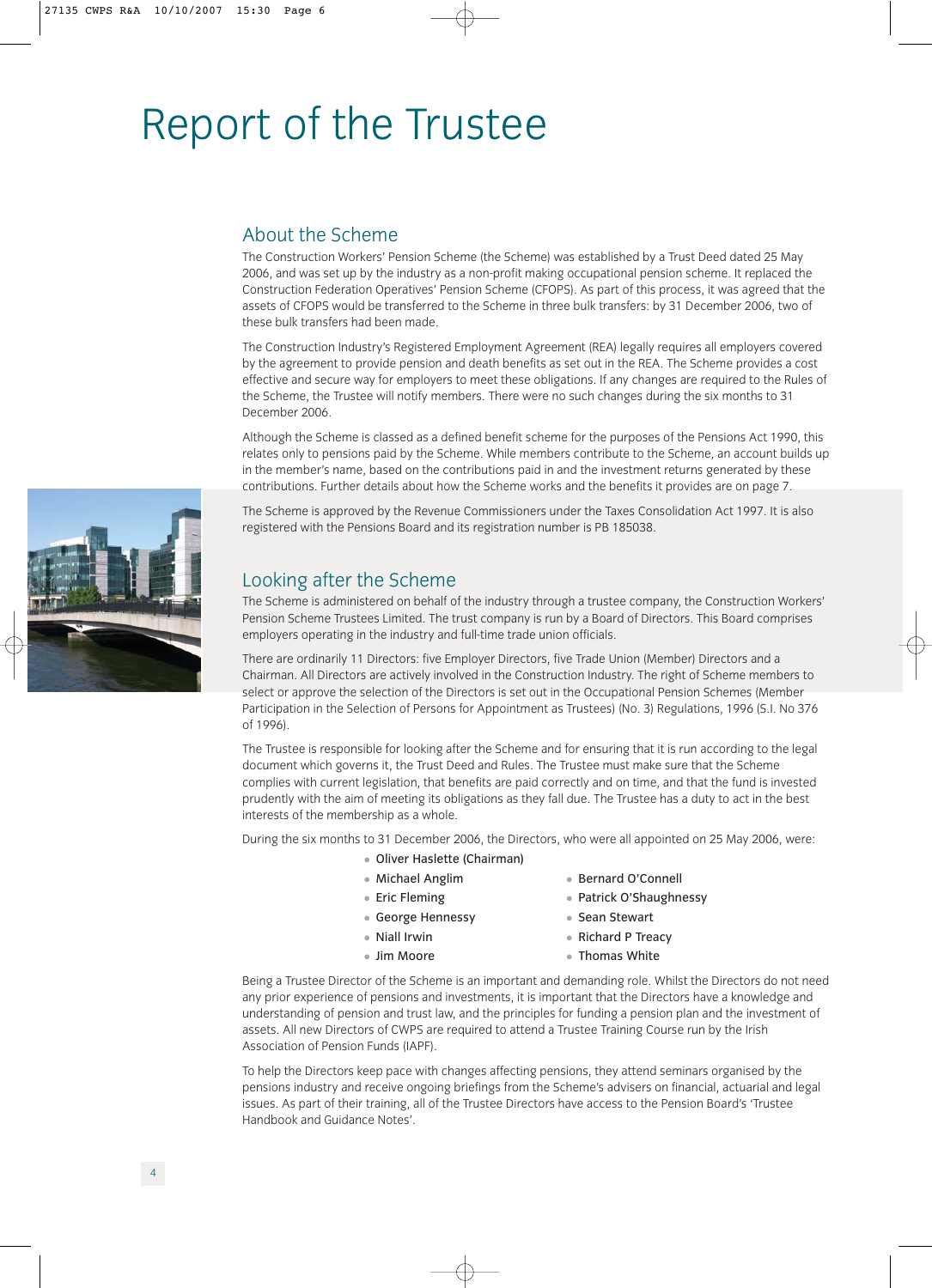This knowledge enables the Trustee Directors to carry out their duties and ensure that the Scheme is well run. However, the Directors are not pension experts, so they have appointed a number of external advisers to assist on issues such as pension funding, investment and pension law. The advisers during the period under review are listed below.

| <b>Actuaries and Consultants</b> | Watson Wyatt (Ireland) Limited<br>65/66 Lower Mount Street, Dublin 2                                |  |
|----------------------------------|-----------------------------------------------------------------------------------------------------|--|
| Administrators                   | <b>CIF Pension Administration Services Ltd</b><br>Canal House, Canal Road, Dublin 6                 |  |
| Auditors                         | <b>Grant Thornton</b><br>Chartered Accountants & Registered Auditors<br>24 - 26 City Quay, Dublin 2 |  |
| <b>Bankers</b>                   | Allied Irish Banks plc<br>1 Lower Baggot Street, Dublin 2                                           |  |
| Custodians                       | <b>Bank of Ireland Securities Services</b><br>New Century House, Mayor Street Lower, Dublin 1       |  |
|                                  | Caceis<br>La Touche House, IFSC, Dublin 1                                                           |  |
|                                  | Northern Trust<br>Georges Quay House, 43 Townsend Street, Dublin 2                                  |  |
| Investment managers              | Bank of Ireland Asset Management Limited<br>40 Mespil Road, Dublin 4                                |  |
|                                  | Credit Agricole Asset Management<br>123 Leadenhall Street, London EC3V 4QH                          |  |
|                                  | Irish Life Investment Managers<br>Beresford Court, Beresford Place, Dublin 1                        |  |
|                                  | <b>KBC Asset Management Limited</b><br>Joshua Dawson House, Dawson Street, Dublin 2                 |  |
| Investment adviser               | Acuvest<br>10 Fitzwilliam Square, Dublin 2                                                          |  |
| Solicitors                       | McCann Fitzgerald<br>Riverside One, Sir John Rogerson's Quay, Dublin 2                              |  |
|                                  | O'Donnell Sweeney<br>One Earlsfort Centre, Earlsfort Terrace, Dublin 2                              |  |

Æ

5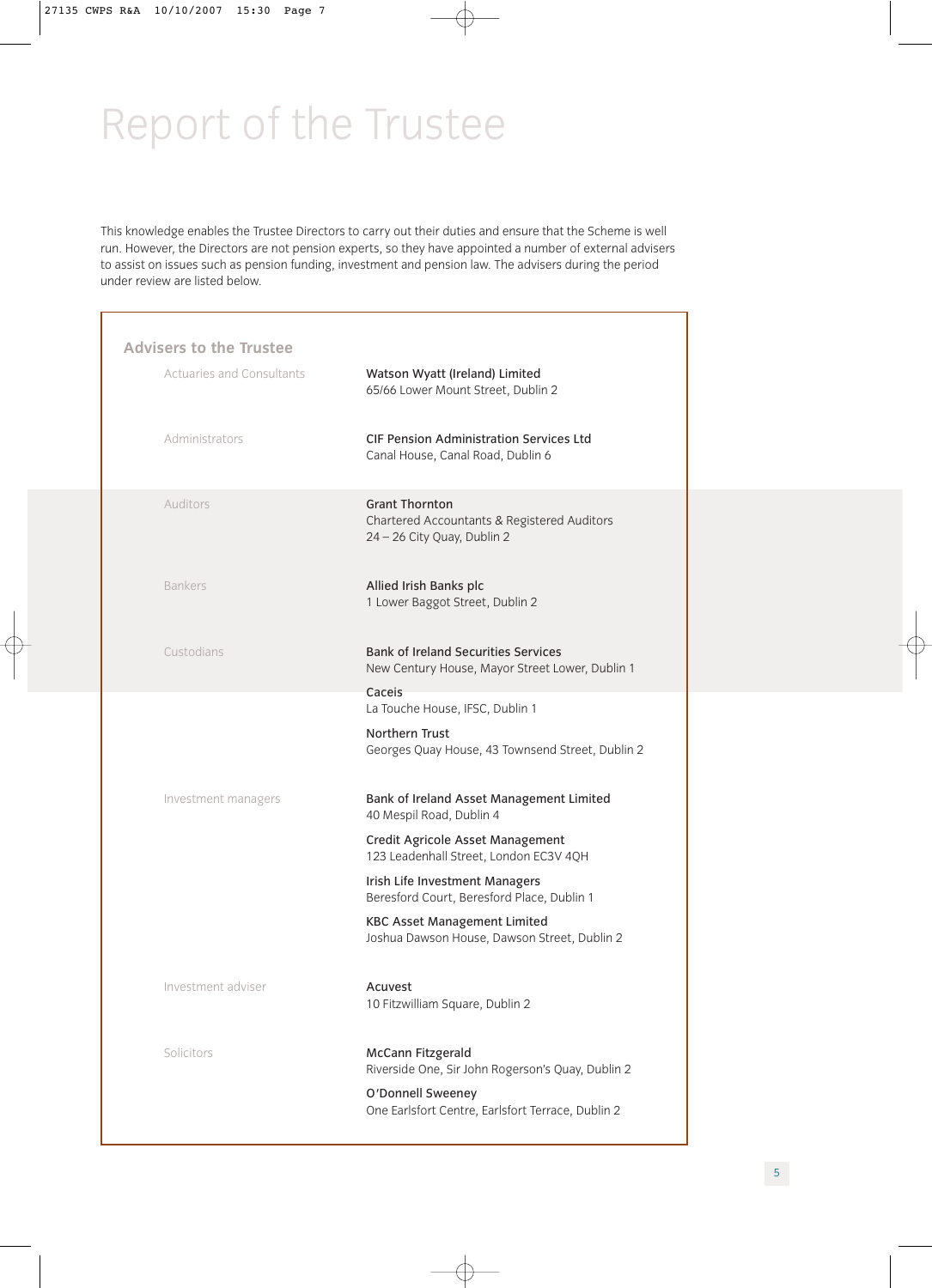### **Administering the Scheme**

The Scheme is administered by the Construction Industry Federation Pension Administration Services Limited (CPAS). It is responsible for: collecting contributions, setting up new members and employers, maintaining member records, calculating and paying benefits to members, and assisting with any member queries, including running a dedicated Customer Service team.

The Administrators also have access to the Pension Board's 'Trustee Handbook and Guidance Notes'.

### **Our Trustee Directors**

- Oliver Haslette (Chairman)
- Michael Anglim
- Eric Fleming
- George Hennessy
- Niall Irwin
- $\bullet\,$  Jim Moore
- Bernard O'Connell
- Patrick O'Shaughnessy
- Sean Stewart
- Richard P Treacy
- $\bullet$  Thomas White

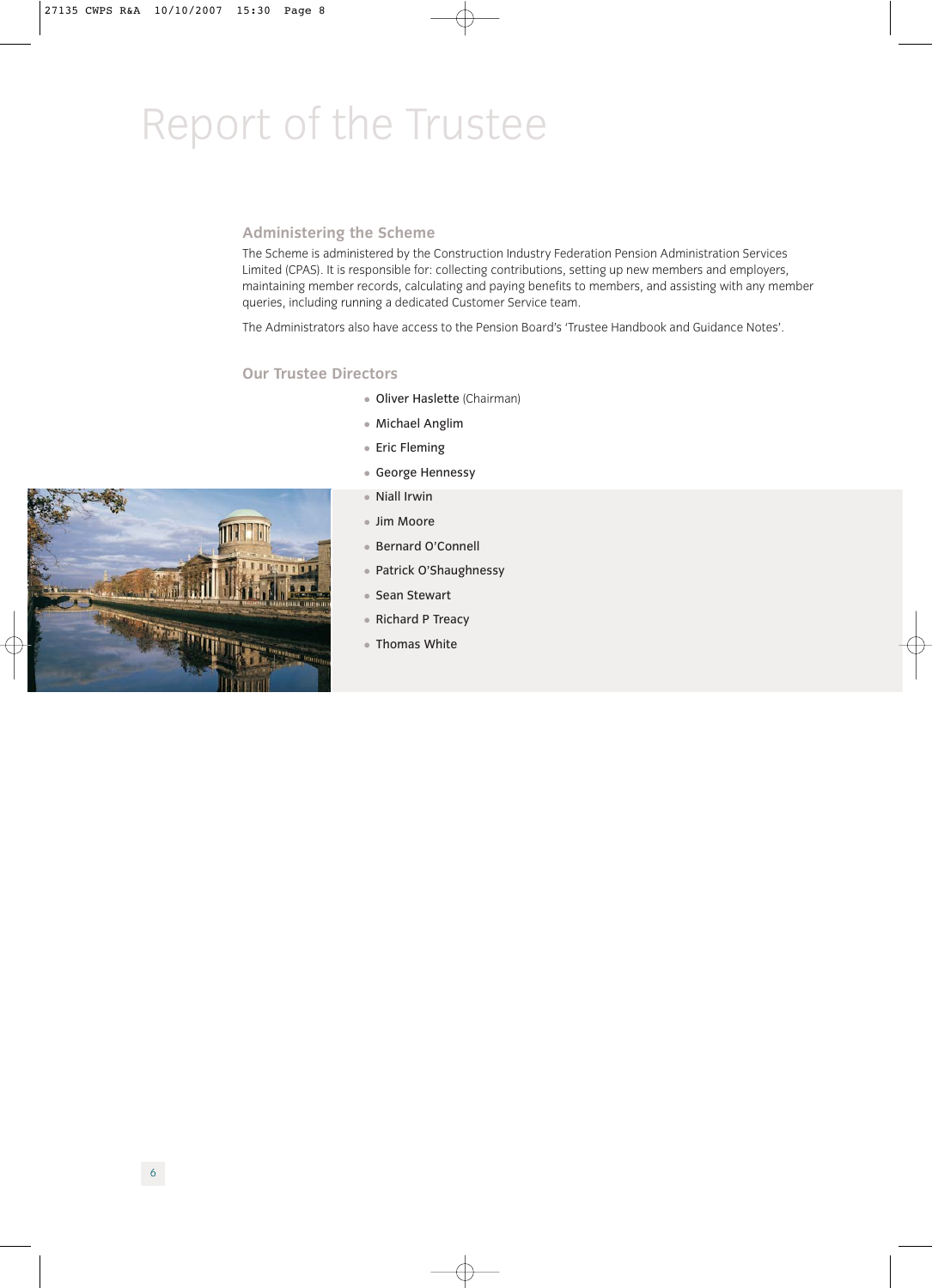# Looking after our people

### **Our members**

At 31 December 2006 there were 8,744 employers participating in the Scheme, and 276,296 members: 87,636 contributing members, 7,277 pensioners and dependants, and 181,383 deferred members (former members who did not contribute to the Scheme during the 2006 year but who have left their benefits in the Scheme to draw at a later date).

The chart below shows the Scheme's membership at 31 December 2006.



Due to the large number of employers participating in the Scheme, the Trustee is exempt from being required to list all their names in this document. However, the names of the Scheme's participating employers are published as an appendix to this report. As it is in excess of 350 pages it is available only on request.

### **Scheme benefits**

The aim of the Scheme is to provide members with the opportunity of building up pension benefits for retirement and to provide a degree of financial protection for them and their families whilst they are still working.

Members' benefits build up on a defined contribution basis. Each active member has a pension account in the Scheme. The member and their employer pay contributions into this account totalling 7% (employer: 4.2%, member: 2.8%) of the average basic construction industry salary. In addition, members may make Additional Voluntary Contributions to build up a larger account within the fund. For the purposes of completeness, the weekly rate for the Benevolent Funds, CWHT, and CIMA/EPACE (which amount to €2.33) are collected by way of a combined payment resulting in an overall contribution rate of €42.63.

#### **Contribution rates for the year to 31 December 2006**

| Contribution     | Member          | Employer       | Total  |
|------------------|-----------------|----------------|--------|
| Pension          | €14,50          | €2174          |        |
| Death in service | $\epsilon$ 1.11 | $\epsilon$ 11  |        |
| Sick pay         | $\epsilon$ 61   | $\epsilon$ 123 |        |
| Total            | €16.22          | €24.08         | €40.30 |

The Trustee invests members' accounts in a range of age-related investment funds, with the contributions used to secure units within each fund. The unit price of each fund changes daily. The Trustee declares an investment return for each fund which then is used to change the unit price for each fund. The value of each member's account is then adjusted to reflect these returns and moves in line with the change in the unit prices. The aim is for the member's account to grow through investment returns and the contributions paid in.

Because of how member accounts build up, their value depends ultimately on the amount of contributions paid and the performance of the funds in which the member's account is invested. The main risk in relation to how benefits build up is that these contributions may be inadequate to meet members' pension expectations, investment returns may be lower than anticipated, or the cost of converting members' accounts into annual pension may be higher than anticipated. The Trustee therefore regularly reviews how the Scheme's investments have performed and the overall funding position of the Scheme.

When the member retires, the Trustee will use the member's account to provide pension benefits through the Annuity Fund within the Scheme. Members can decide, within certain limits, what benefits they receive. Once in payment, members' benefits are classed as defined benefit entitlements. Because benefits are paid from the Scheme, the security of members' benefits depends ultimately on the Scheme's financial health. The main risk is that the investments held by the Scheme (the assets) might be insufficient to meet the benefits built up by members (the liabilities) when they are due.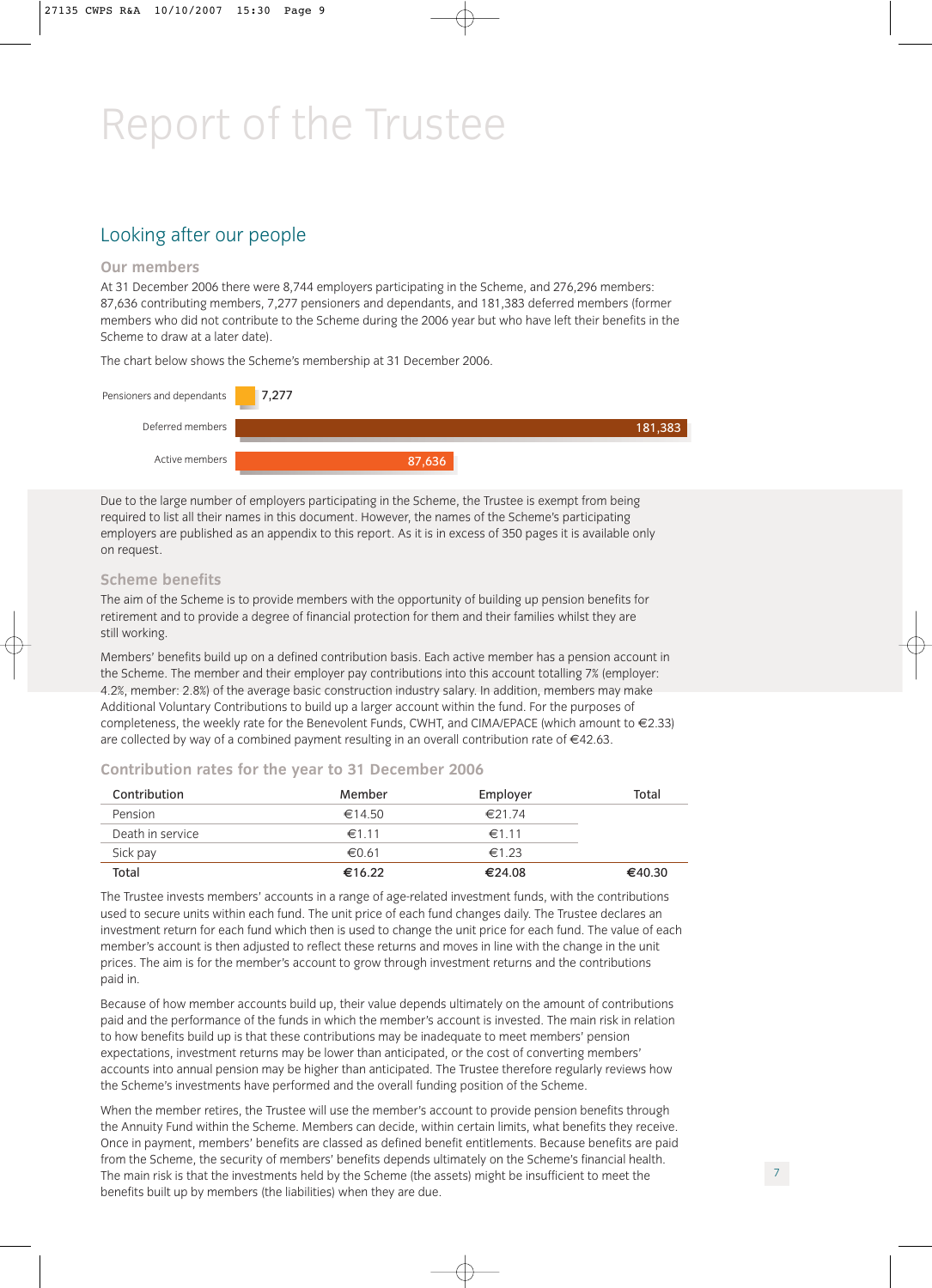To reduce this risk, the Trustee:

- has prepared a Statement of Investment Policy Principles, setting out its approach to how the Scheme is invested;
- has appointed independent professional investment managers to manage the Scheme's investments and independent consultants to advise them;
- receives ongoing investment advice and guidance from the Scheme's Investment Adviser;
- instructs the Scheme Actuary to carry out regular reviews to look at the appropriate rates for converting members' pension accounts into pension, and the appropriate returns which should be applied to members' pension accounts;
- instructs the Scheme Actuary to carry out an annual review of the Scheme's financial health to determine whether the Scheme meets the statutory Minimum Funding Standard; and
- employs professional consultants to advise it on all aspects of the Scheme's management.

#### **A summary of Scheme benefits**



#### **Protecting members' interests**

Each year, Scheme staff visit sites and offices of building firms throughout the country. The aim of these visits is to ensure that contributions due to the Scheme on behalf of members are paid on time.

The Scheme also maintains regular contact with Local Authorities throughout the country; Government departments, particularly the Departments of Enterprise and Employment, Finance, Environment, and Education; the Office of Public Works; semi-State bodies; and major clients of the Industry. The main purpose of this contact is to make sure that contractors employed by these bodies are paying contributions on behalf of their employees.

The Trustee is pleased to acknowledge the assistance and goodwill extended to the Scheme by the Ministers and staff of the Government Departments concerned, and by the Officials and personnel of the other bodies referred to. The Scheme also acknowledges the assistance given by the various Trade Unions in the Industry, the Construction Industry Monitoring Agency (CIMA), and EPACE in ensuring contributions due are paid on behalf of Scheme members.

This assistance and co-operation provides an extra safeguard to members.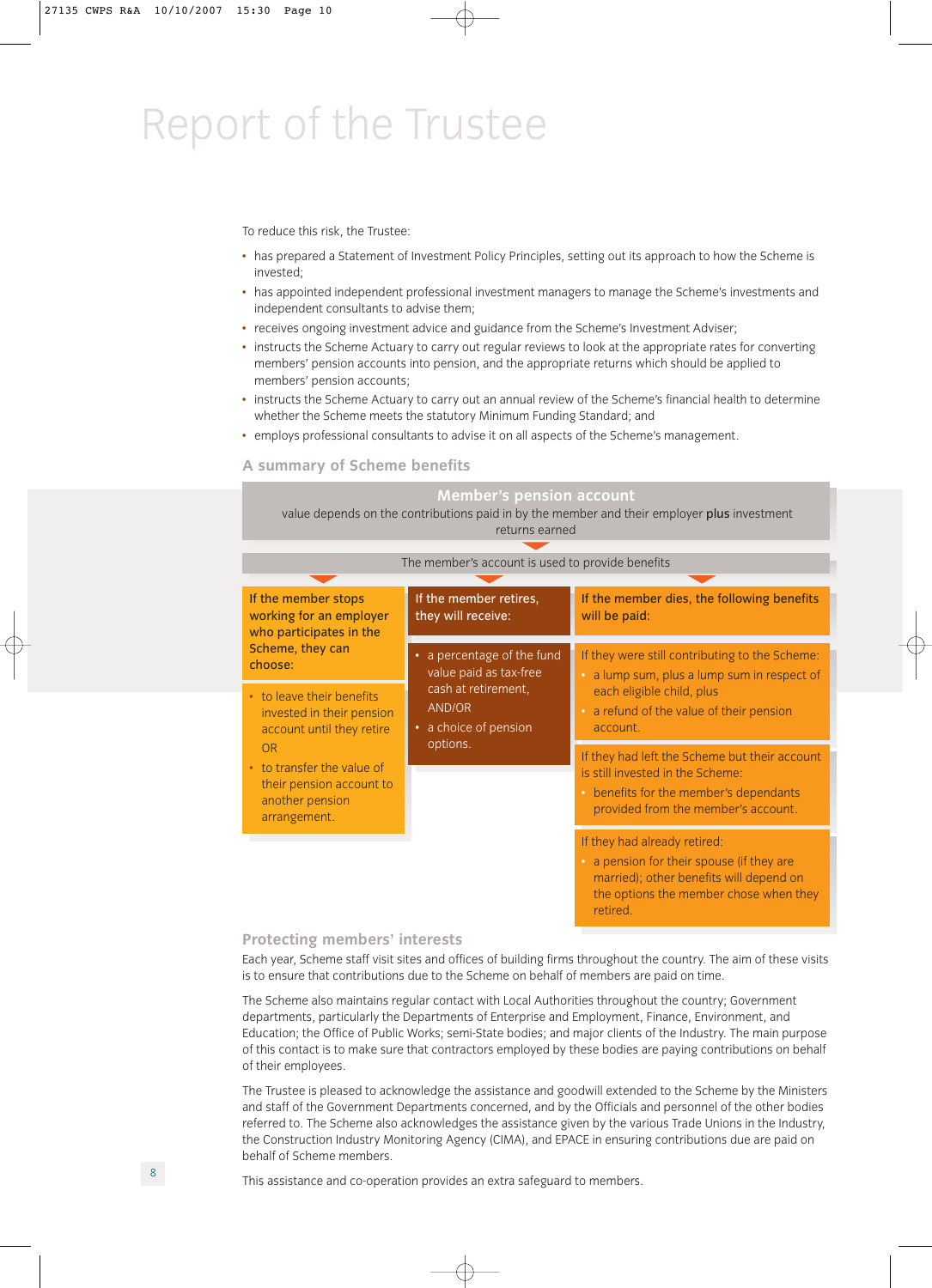### **Communicating with members**

For the Trustee, communication is a top priority. This means making sure our members understand how the Scheme works and the benefits they are building up; that employers have the necessary tools and information to operate the Scheme; and that the Scheme is publicised to encourage take-up amongst eligible employers.

In communicating with members, the Trustee is committed to using language that is clear and simple, and providing information in an easily accessible manner.

To this end, there is a range of information available about the Scheme. This is available both in paper format and electronically via the Scheme's website – www.cwps.ie – giving members instant access 24-hours a day wherever they are. In addition, the Trustee issues the following documents each year:

- a personal benefit statement to active members;
- Leaving Service Options statement to members who have left the Scheme; and
- the full Annual Report and Accounts this is issued to all Trade Unions in the Industry and to all participating employers. This report is available to members on request, and the intention is that, in future, a shortened version will be issued to all active members summarising the Scheme's progress.

#### **Providing support to members**

The Scheme has also set up a Customer Service department staffed by a team of four permanent people. The team deals with everything from simple queries to helping members and employers complete forms and other relevant paperwork. Customer Service is a very valued service and deals with in excess of 500 calls a week.

General questions about the Scheme should be directed to the Customer Service team or in writing:

| phone: | 1850 940221     |
|--------|-----------------|
| fax:   | $(01)$ 496 6611 |
| email: | info@cwps.ie    |

write to: Construction Workers' Pension Scheme, Canal House, Canal Road, Dublin 6

### **Resolving any disputes**

Whilst Customer Service can deal with the majority of member queries, any issues which they cannot resolve are referred to the Trustee. Where a member is not satisfied with the response they receive, the Scheme has an Internal Dispute Resolution Procedure. This procedure is a legal requirement under Article 5(1) of the Pensions Ombudsman Regulations, 2003 and is designed to ensure that, if a dispute arises, it is properly investigated and, where possible, resolved to the satisfaction of all parties. Members, beneficiaries and prospective members of the Scheme can request a copy of the procedure from the Trustee at the address above.

If you have followed the Scheme's internal dispute resolution procedure and are still not satisfied or have a complaint, you can contact the Pensions Ombudsman. The Ombudsman can determine disputes of fact and law relating to Occupational Pension Schemes and Personal Retirement Savings Accounts (PRSAs). There are certain issues which are not covered by the Pensions Ombudsman's office and which remain the responsibility of the Pensions Board or the Director of Equality Investigations under the Pensions Act.

You can contact these various bodies by:

writing to: The Pensions Board, Verschoyle House, 28/30 Lower Mount Street, Dublin 2 calling: 01 613 1900 or lo-call: 1890 656565 emailing: info@pensionsboard.ie writing to: Equality Tribunal, 3 Clonmel Street, Dublin 2 calling: 01 477 4100 or lo-call: 1890 344424 emailing: info@equalitytribunal.ie writing to: Office of the Pensions Ombudsman, 36 Upper Mount Street, Dublin 2 calling: 01 647 1650 emailing: info@pensionsombudsman.ie

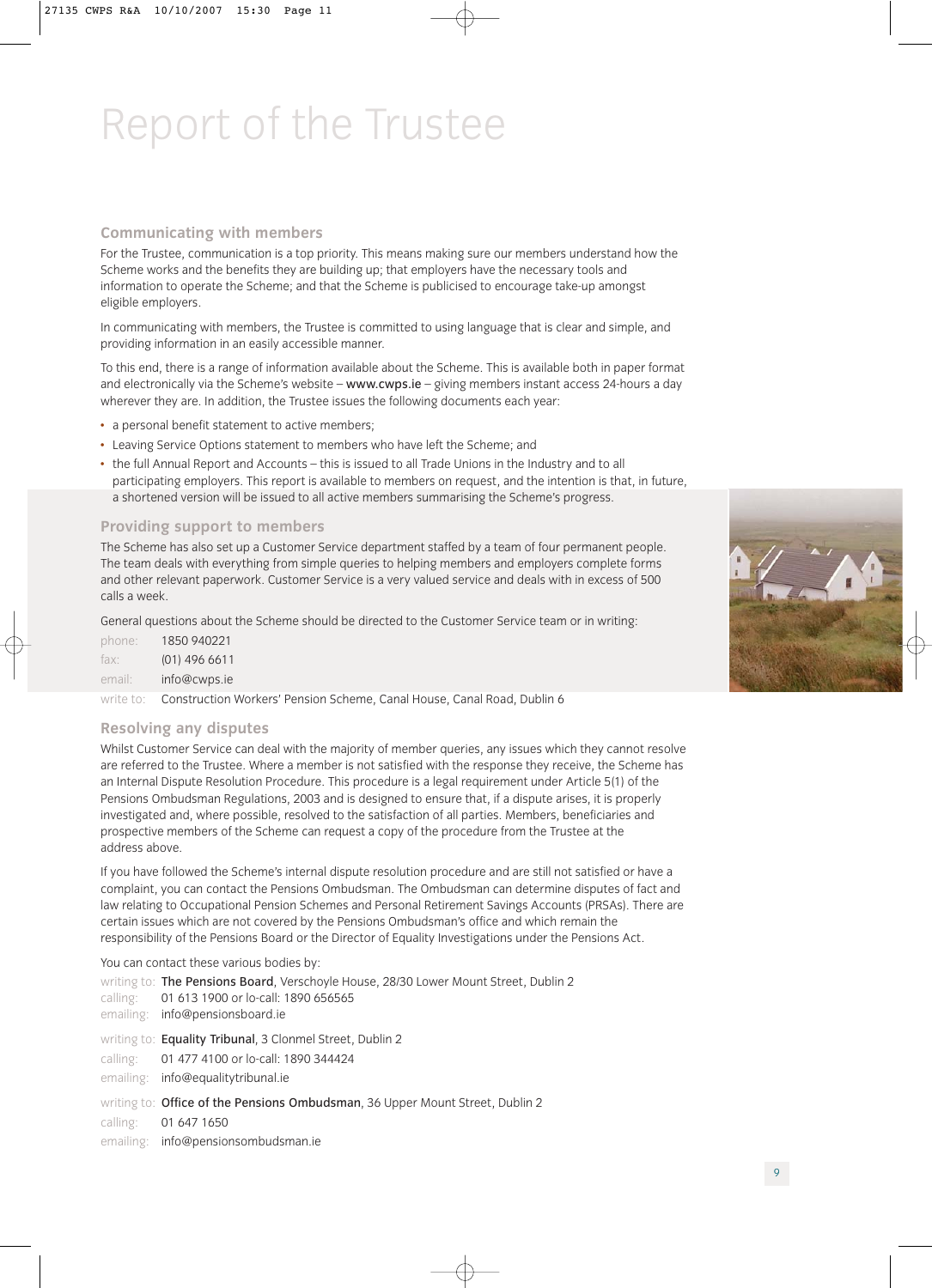# Looking after the fund

### **Setting the strategy**

Although members build up a pension account in their name, the underlying assets of these accounts are held in a common fund. The Trustee is ultimately responsible for looking after this fund and for making sure that it is invested prudently so that members' benefits can be paid when they are due.

The fund's investment strategy is set out in a document called the Statement of Investment Principles. This sets out the Trustee's approach to investments and their aims for the fund. It includes details of the level of returns the fund's assets should aim to generate, and how much of the fund should be invested in assets which have the potential to generate good growth and how much should be invested in assets which carry less investment risk but generally produce lower returns. In setting the strategy, the Trustee receives expert advice from independent investment consultants. The Trustee also reviews the Statement of Investment Principles from time to time to make sure that it remains appropriate.

In investing the fund's assets, the Trustee has structured the fund to meet three main aims:

- Member accounts: to hold the assets making up members' accounts and invest them in such a way that will cause the value of the accounts to grow
	- Annuity Fund: to hold assets so that pensions can be paid to members who have already retired
	- Reserve Fund: to hold reserves to meet other potential costs and risks associated with the day-to-day running of the Scheme.

The pie chart shows how the fund is allocated; further details are set out below.

#### **Investment management**

Although the Trustee is ultimately responsible for how the fund is invested, it delegates the actual day-to-day investment of the fund's assets to four firms of investment managers. Each manager is given a different remit by the Trustee as well as a benchmark that the Trustee expects it to meet. Within this remit the investment managers have discretion to decide which assets to buy, sell or hold onto with a view to generating suitable returns.

The table below shows how the fund's assets were allocated between the different managers at 31 December 2006. These percentages will vary from time to time due to rises and falls in the markets.

| Type of asset                            | Investment manager               | % of fund |  |
|------------------------------------------|----------------------------------|-----------|--|
| Fixed interest securities and cash       |                                  |           |  |
| <b>Bonds</b>                             | Crédit Agricole Asset Management | 22%       |  |
| Cash                                     | <b>KBC Asset Management</b>      | 4%        |  |
| Total fixed interest securities and cash |                                  | 26%       |  |
| <b>Equities</b>                          |                                  |           |  |
| Active                                   | Bank of Ireland Asset Management | 29%       |  |
| Passive                                  | Irish Life Investment Managers   | 38%       |  |
| High Yield                               | <b>KBC Asset Management</b>      | 7%        |  |
| <b>Total equities</b>                    |                                  | 74%       |  |

# Member accounts

### **How members' accounts are invested**

The majority of the fund's assets make up the value of each individual member's account. The assets are managed and invested by external specialist investment managers. All pension contributions, after a small initial charge made by the Trustee to meet the expenses of running the Scheme, are invested. The expenses incurred by the Scheme (the initial charge of 2% on contributions and a quarterly charge of 0.125% applied to members' accounts) are well below those which a member would be charged individually, mainly because the fund's assets are pooled (invested collectively) thereby producing cost savings.



- Members' accounts
- **Annuity Fund**
- **•** Death-in-service reserve
- Former Members' Reserve Fund
- $\bullet$  Investment Smoothing Reserve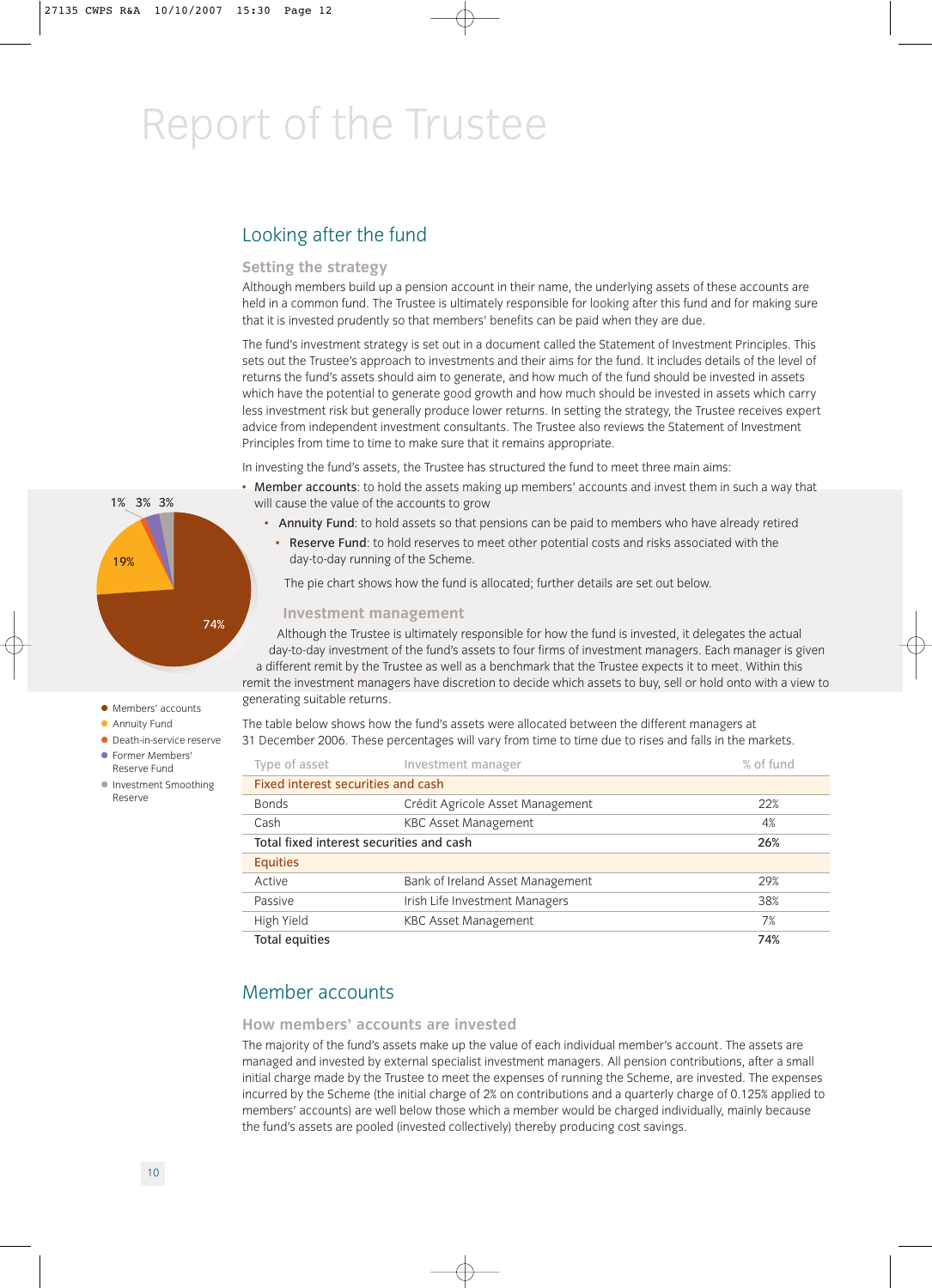Contributions are invested in five separate investment funds depending on the member's age:

- Members who are a long way from retirement have their accounts invested mainly in shares and property. This is because, over long periods, these types of investments have historically provided good returns above inflation.
- As members approach retirement, their accounts are gradually moved into bonds issued by the Government which deliver a fixed-rate of interest, as the returns achieved by these funds more closely match the cost of providing a pension.

The table below illustrates how the investments in each age-related fund are allocated between the various investment types. The percentages shown are guidelines as the Trustee does have the flexibility to invest the overall assets of the fund differently to generate better returns in the interest of members.

| Below age 35                    | Age 35 to 44             | Age 45 to 54             | Age 55 to 59             | Age 60 and above         |  |
|---------------------------------|--------------------------|--------------------------|--------------------------|--------------------------|--|
| <b>Equities and</b><br>property | Equities and<br>property | Equities and<br>property | Equities and<br>property | Equities and<br>property |  |
|                                 |                          |                          |                          |                          |  |
| Bonds and cash                  | <b>Bonds and cash</b>    | <b>Bonds and cash</b>    | <b>Bonds and cash</b>    | <b>Bonds and cash</b>    |  |
| Fund A                          | Fund B                   | Fund C                   | Fund D                   | Fund E                   |  |
| $90\% : 10\%$                   | $90\% : 10\%$            | 75% : 25%                | 50% : 50%                | 25% : 75%                |  |

The Trustee regularly monitors the investment performance of the investment managers and the assets they manage. As part of its duty to act in the best interests of members at all times, the Trustee will revise the investment management arrangements if necessary. Later in this document you will find reports on the performance on the assets held by each investment manager.

### **How members' accounts build up**

Each member's account builds up through contributions from the member, the sponsoring employer and any Additional Voluntary Contributions (AVCs) that the member chooses to pay, together with the investment returns declared by the Trustee.

Each year the Trustee declares an investment return for each of the five separate investment funds. This return is based on the actual performance of the Scheme's assets and the overall funding level of the Scheme, after taking advice from the Scheme Actuary. This return is then applied to the member's account. Because of the way that the fund is invested, the return may be a negative rather than a positive amount, for example, if there was a fall in asset values. However, the Trustee's aim is that any negative returns are balanced out by positive ones in the long term.

The member's account is used to provide benefits for the member on retirement or their dependants if the member dies before retirement.

### **Returns for 2006**

The returns declared by the Trustee for the six months from 1 July to 31 December 2006 were:

| Fund | Age band         | Return declared |
|------|------------------|-----------------|
| Α    | Below age 35     | 4.49%           |
| Β    | Age 35 to 44     | 4.49%           |
|      | Age 45 to 54     | 3.66%           |
| D    | Age 55 to 59     | 2.60%           |
|      | Age 60 and above | 2.04%           |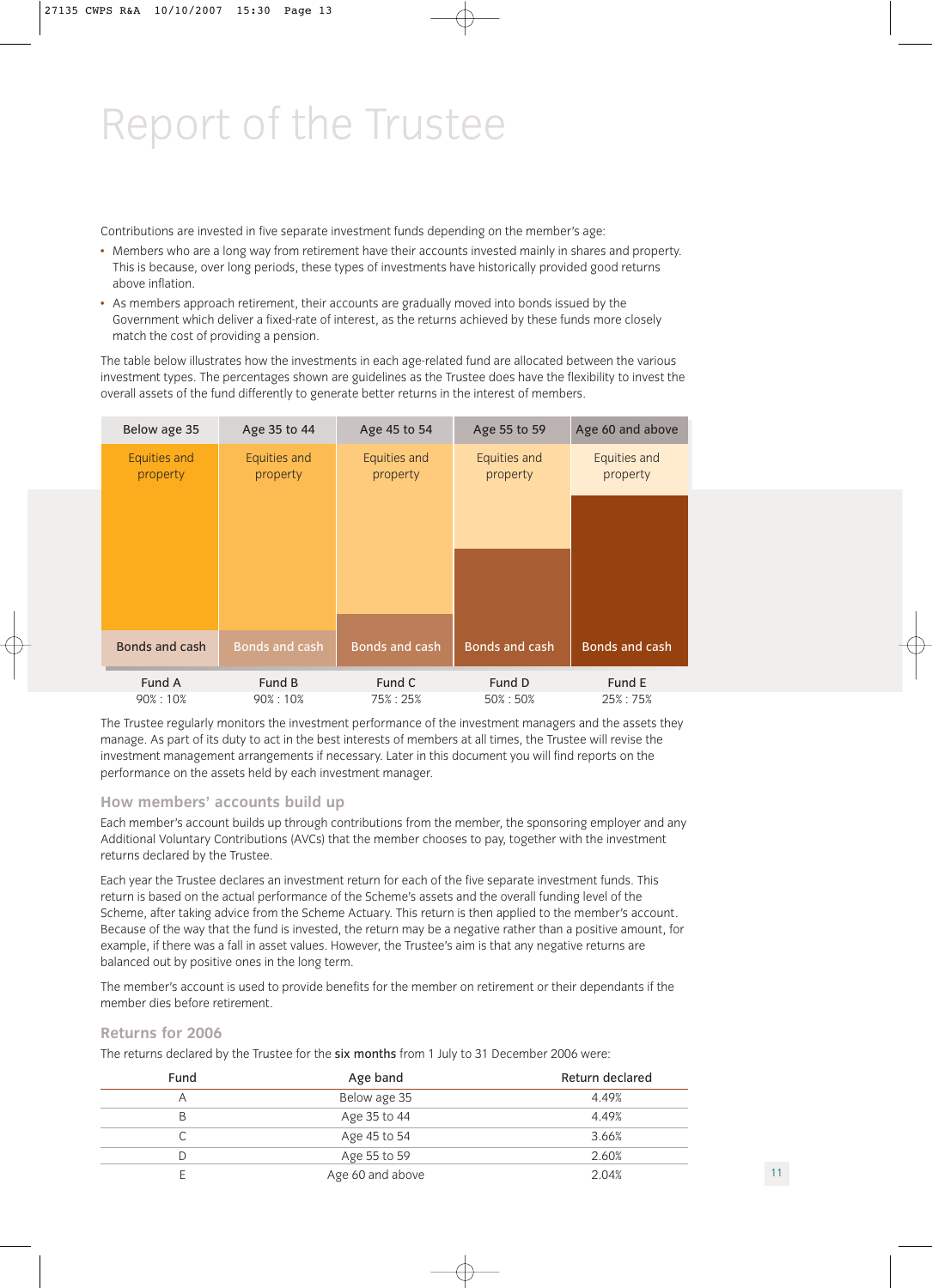# Annuity Fund

### **Investing the fund for pensioners**

The Trustee also holds assets so that the Scheme can pay pensions to members who have already retired. The actual assets in which this part of the fund is invested depend on the overall level of funding within the Scheme, and the solvency levels required by law.

At present these assets are primarily invested in fixed-interest bonds. The Trustee's intention is that these match the pension cash flows which the Scheme must make to retired members, whilst continuing to meet the statutory funding requirements set by the Pensions Board. The Trustee monitors the performance of the fixed-interest investment manager against the targets set.

### **Monitoring funding levels**

As members' pensions are paid by the Scheme, it is important that the Scheme's financial health is examined regularly to make sure that sufficient money is building up to pay benefits when they are due. It is also important to make sure that the Scheme's assets and funding meet the levels of the statutory Minimum Funding Standard set by the Pensions Board. To this end, the Trustee arranges for the Scheme Actuary to carry out a thorough review of the Scheme at least every three years.

In order to provide greater security for the Scheme, a reserve above the value of the statutory liabilities is also held.

The Actuarial statement is on page 15, together with the Actuary's Report. As the Scheme was only established during 2006, the first formal actuarial valuation will be completed at 31 December 2008. The Scheme's first Actuarial Funding Certificate will also be prepared at this date.

### **Options on retirement**

When they come to retire, members use their accounts to provide pension and other benefits. They can choose from a number of options as shown in the table below:

|                                                                                                 | Option A Option B Option C Option D |  |  |
|-------------------------------------------------------------------------------------------------|-------------------------------------|--|--|
| A pension for the rest of the member's life                                                     |                                     |  |  |
| A pension guaranteed to be paid for at least five years                                         |                                     |  |  |
| Annual increases to the member's pension of 3% a year                                           |                                     |  |  |
| A pension for the member's spouse on their death<br>of 50% of the value of the member's pension |                                     |  |  |
| Option to take a percentage of the account<br>as a tax-free lump sum                            |                                     |  |  |

The rate at which a member's account is converted into pension varies from time to time. The Trustee obtains actuarial advice each month to determine the conversion rate to ensure that the options provided to members fairly reflect market conditions at the time the member retires. The current conversion rates used by the Scheme are intended to be more attractive than those which a member could obtain in the marketplace on an individual basis.

If a member chooses for their pension to be increased each year once in payment, the annual increase will be made on 31 December each year. No increases were applied during the year to 31 December 2006; the first such increase will happen on 31 December 2007.

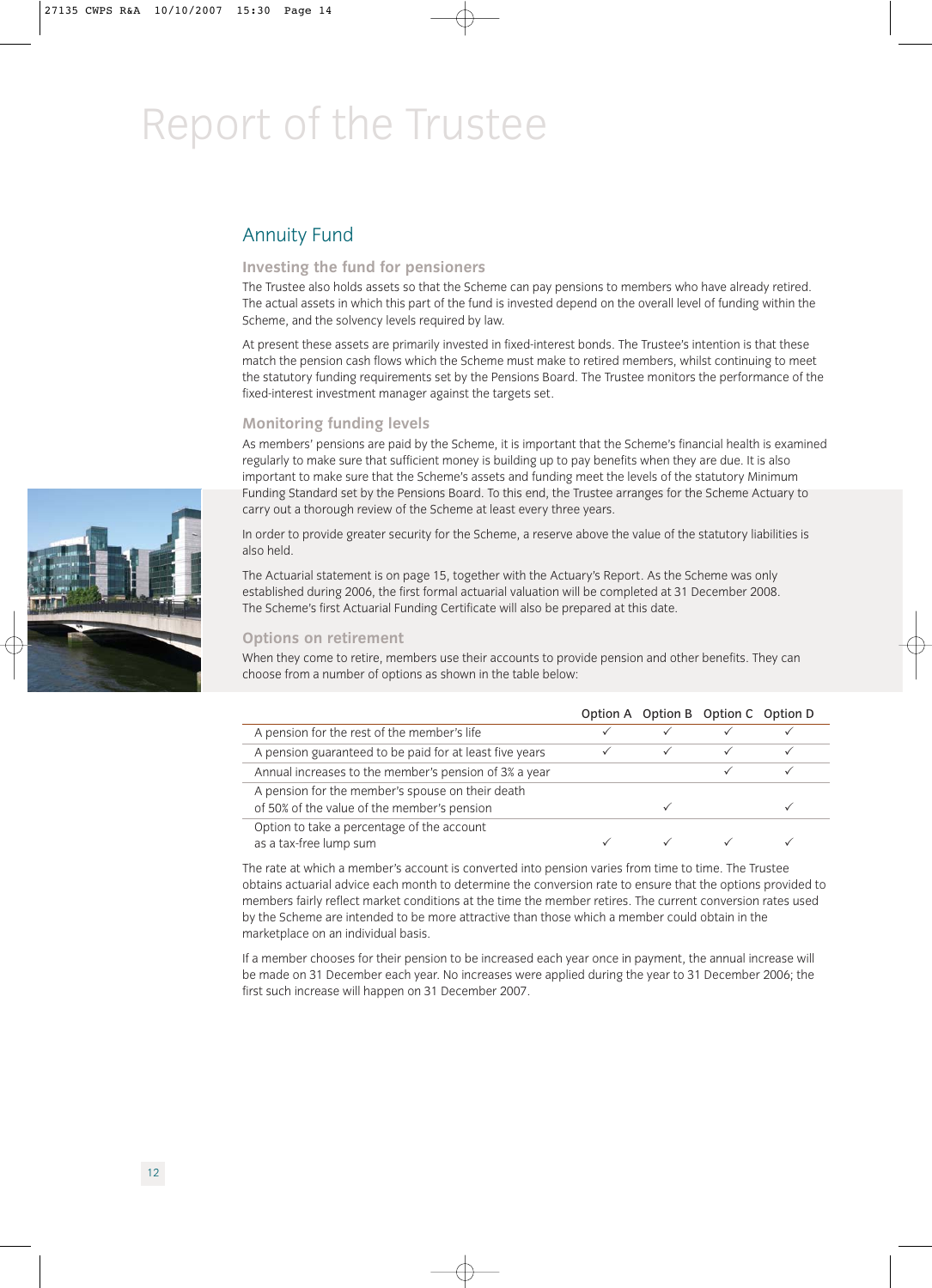# Reserve Fund

The Trustee also needs to hold reserves to meet a number of other potential costs and risks associated with the day-to-day running of the Scheme. While these surpluses, which were transferred from CFOPS, may ultimately be used to the benefit of members and pensioners, they do not represent contributions paid by Scheme members and as such are not available to members as part of their fund. The Reserve Fund is made up of:

- A reserve to meet death-in-service benefits (this is built up from the death-in-service portion of employee and employer contributions and supplemented by the Bulk transfer from CFOPS). The estimated value of this reserve at 31 December 2006 was €6 million.
- A reserve to meet the expenses of running the Scheme (this is built up from the initial charge applied to pension contributions and the quarterly charge applied to members' accounts and supplemented by the Bulk transfer from CFOPS). The estimated value of this reserve at 31 December 2006 was €1 million.
- A reserve (the Former Members' Reserve Fund (FMRF)) to protect against the risk that a number of former CFOPS scheme members, for whom CFOPS had insufficient information to accurately calculate the value of the member's entitlements, may come forward to claim their benefits. Accounts have been set up within the Scheme for these members, but it is possible that these might be insufficient to meet the benefit entitlements of these members. The estimated value of this reserve at 31 December 2006 was €25 million.
- An 'investment smoothing reserve'. This is basically a pool of investments readily available that can be used to supplement the Scheme's investment funds or other reserves. This might be done to help the Trustee maintain its target asset allocation in shares and property during periods of rapid market change, with the aim of providing greater investment returns to members in the long run. The estimated value of this reserve at 31 December 2006 was €26 million.



Olin HAS ltb

Oliver Haslette **Example 2018** Eric Fleming

Eric Fleming

Director of Trustee Company Director of Trustee Company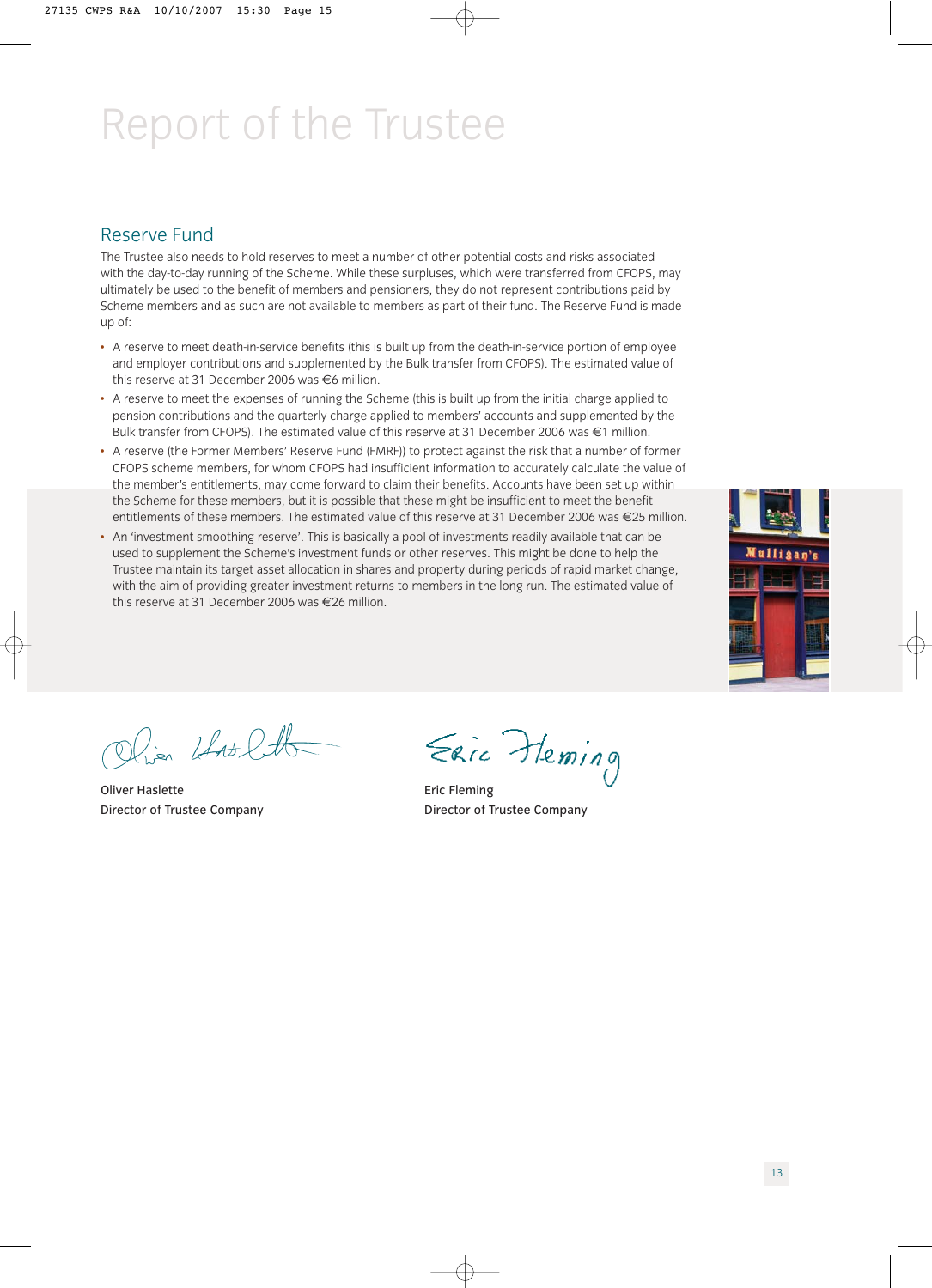# Actuarial review

### **Actuarial position as at 31 December 2006**

The Construction Workers' Pension Scheme (the Scheme) was established by a Trust Deed dated 25 May 2006 and commenced with effect from 1 July 2006. Under the Pensions Act, I am required to carry out a formal actuarial valuation of the Scheme within three years of its establishment. The first formal actuarial valuation of the Scheme is scheduled to be completed as at 31 December 2008 and the Scheme's first Actuarial Funding Certificate will be prepared at that date.

The assets of the Scheme have been accumulated through contributions from members and employers and two bulk transfer payments from CFOPS. The third and final bulk transfer payment from CFOPS will take place in August 2007. The Trustee has allocated the Scheme's assets to form separate reserves within the Scheme to provide for members' benefit entitlements under the Scheme. We carried out an actuarial assessment of the funding position of the Scheme as at 31 December 2006 to assess the value that might be placed on these reserves within the Scheme and further information is contained below.

#### **The Annuity Fund**

The Trustee holds a reserve within the Scheme to cover the payment of pensions to members who have already retired. The actual assets held within this reserve depend on the overall level of funding within the Scheme, and the solvency levels required by law (and include an allowance for the expenses which would be incurred in winding up the Scheme). In addition, in order to provide greater security for the Scheme, a margin above the value of the statutory liabilities is also held. As at 31 December 2006, the estimated value of the Annuity Fund including the associated solvency margin was €155 million.

#### **Member accounts**

The majority of the Scheme's assets make up the values of individual member accounts for each member of the Scheme who has not yet retired. The individual member accounts are invested within the Scheme on a defined contribution basis and allocated to five separate investment funds depending on the member's age. As at 31 December 2006, the value of member accounts including contributions received but not yet allocated was €585 million.

### **Death-in-service and Expense Reserves**

The Trustees hold a reserve within the Scheme to meet the death-in-service benefits payable under the Scheme rules should the death-in-service portion of employee and employer contributions prove to be insufficient to meet the actual benefit payments due. The estimated value of this reserve at 31 December 2006 was €6 million. A reserve is also held to provide the Trustee with additional resources to meet any expenses incurred which are not covered by the charges applied under the Scheme. The estimated value of this reserve at 31 December 2006 was €1 million.

#### **Former Members' Reserve Fund**

The benefit entitlements of former members of CFOPS have been transferred to the Scheme and the value placed on these entitlements has been invested in individual member accounts within the Scheme. For some members, full and complete membership data was not available and, in addition, there exists a number of members who have passed age 65 and have not yet claimed their benefit entitlements. A reserve has been established by the Trustee to provide for the potential additional liability which might occur should former CFOPS members come forward to claim their benefits and the assets within their individual member accounts prove to be insufficient to meet the benefit entitlements of these members. The estimated value of this reserve at 31 December 2006 was €25 million.

#### **Investment Smoothing Reserve**

The balance of the Scheme's assets in excess of the above reserves is held by the Trustee as an investment smoothing reserve. The Trustee has invested these assets on behalf of members who have not yet retired with the aim of providing a reasonable rate of investment return over the period to their retirement.

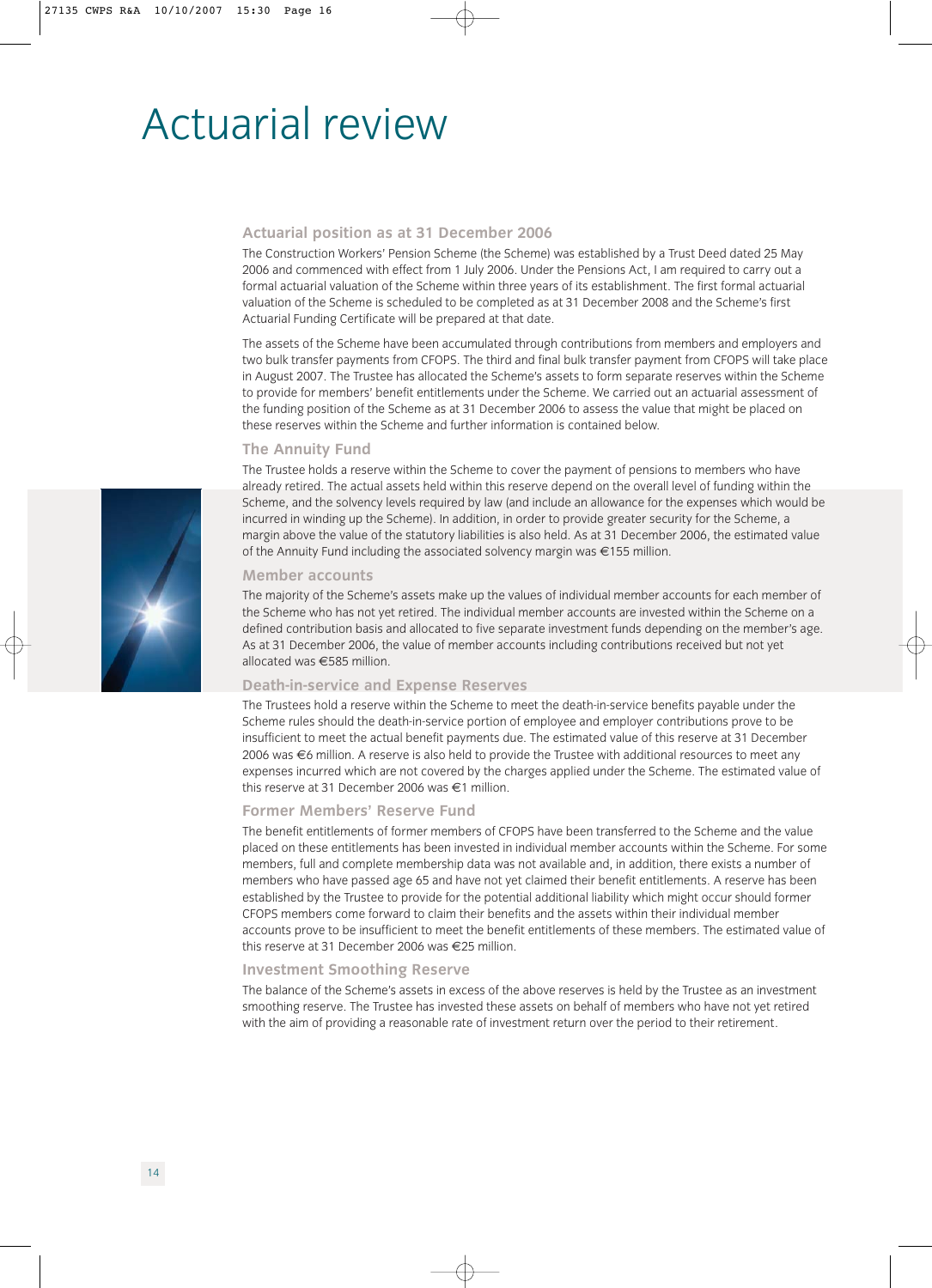As a result of statutory funding requirements, the Trustee has established a reserve to enable the Scheme to follow a less restrictive investment policy thereby providing the opportunity for the Scheme to provide a smoother investment return over the long term than might otherwise be the case. The estimated value of this reserve at 31 December 2006 was €26 million. The third bulk transfer from CFOPS will take place in August 2007 and the majority of this transfer payment will be used by the Trustee to supplement the Investment Smoothing Reserve.

The total net value of the Scheme's assets as at 31 December 2006 was €798 million.

The review of the actuarial position of the Scheme was presented to the Trustee on 26 April 2007.

Paul O'Brien FIA FSAI, Actuary *22 August 2007*



# Actuarial statement

### To the Trustee and members of the Construction Workers' Pension Scheme Pensions Board registration number: 185038

As part of our actuarial assessment of the funding position of the Scheme as at 31 December 2006, we also assessed the value that might be placed on the Scheme's liabilities were the Scheme to wind up at that date.

In the event of winding up the Scheme, the Trustee will apply the Scheme's assets, after reserving an amount to meet the expenses of winding up the Scheme, to:

- Firstly, provide for benefits in respect of any Additional Voluntary Contributions (AVCs) made by members to the Scheme, including any AVCs made to CFOPS;
- Secondly, pay or secure benefits for members in receipt of pensions under the Scheme and any associated dependants' pensions and provide benefits in respect of any members over age 65 (the Scheme's Normal Retirement Age);
- Thirdly, provide for benefits in respect of remaining members through applying the value of members' accounts and former members' accounts to provide benefits for those members. I have assumed that if the Scheme had been wound up the Trustee would, in accordance with Paragraph 48(b) of the Pensions Act, 1990, transfer the value of each member's individual account to another scheme or to approved insurance contracts.

Based on the results of our actuarial assessment, I can confirm that if the Scheme had discontinued on 31 December 2006 and the actuarial, membership and financial assumptions underlying the assessment were to be realised, the resources of the Scheme would have been sufficient to cover the liabilities for benefits payable to members under the rules of the Scheme as outlined above.

Paul O'Brien, Fellow of the Institute of Actuaries Watson Wyatt (Ireland) Limited *22 August 2007*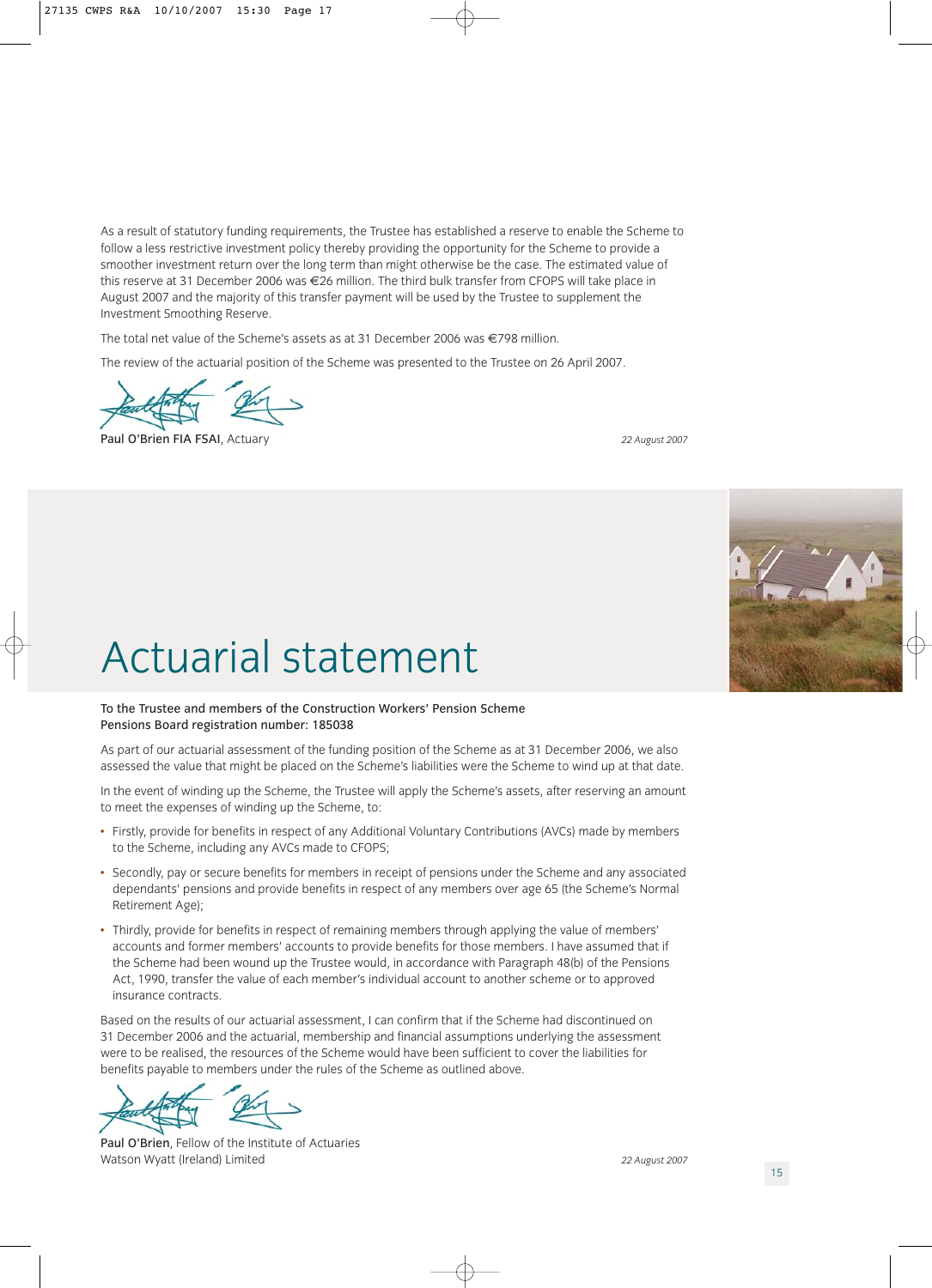# Investment managers' reports

for the period 1 July to 31 December 2006

The Scheme's assets are invested with four investment managers. As explained on page 10, each manager is given a different remit by the Trustee and different benchmarks which they are expected to meet. Reports from 3 of the 4 managers are set out below. A report from Bank of Ireland Asset Management is not included since assets were only transferred to it on 30 December 2006. Each report explains how the assets under the manager's control are invested, how the value of assets has changed during the period under review, and a commentary on the performance of the assets.

The third bulk transfer payment mainly consists of property investments held by CFOPS. As these assets were not transferred to CWPS until after 31 December 2006, they are not included in this reporting period.

#### **Investment managers' fees**

Investment management and custody fees charged by the managers of unitised or managed funds are levied by adjusting the relevant unit prices of the funds. Throughout the period under review the investment managers provided the Trustee with detailed reports on the management of monies invested.

The investment management expenses disclosed in the accounts do not include similar charges levied by the managers of unitised or managed funds. The investment managers concerned are remunerated on a fee basis calculated as a percentage of the assets under management. Such charges are levied by adjusting the relevant unit prices. As part of the investment management arrangements agreed with Irish Life Investment Managers and Crédit Agricole Asset Management, the Scheme receives a rebate on the investment management expenses incurred and these financial statements include the rebate received in relation to the 2006 year.

With effect from 23 September 2005, the Trustee adopted a formal Statement of Investment Policy Principles (SIPP) in accordance with the requirements of the Social Welfare & Pensions Act 2005.



16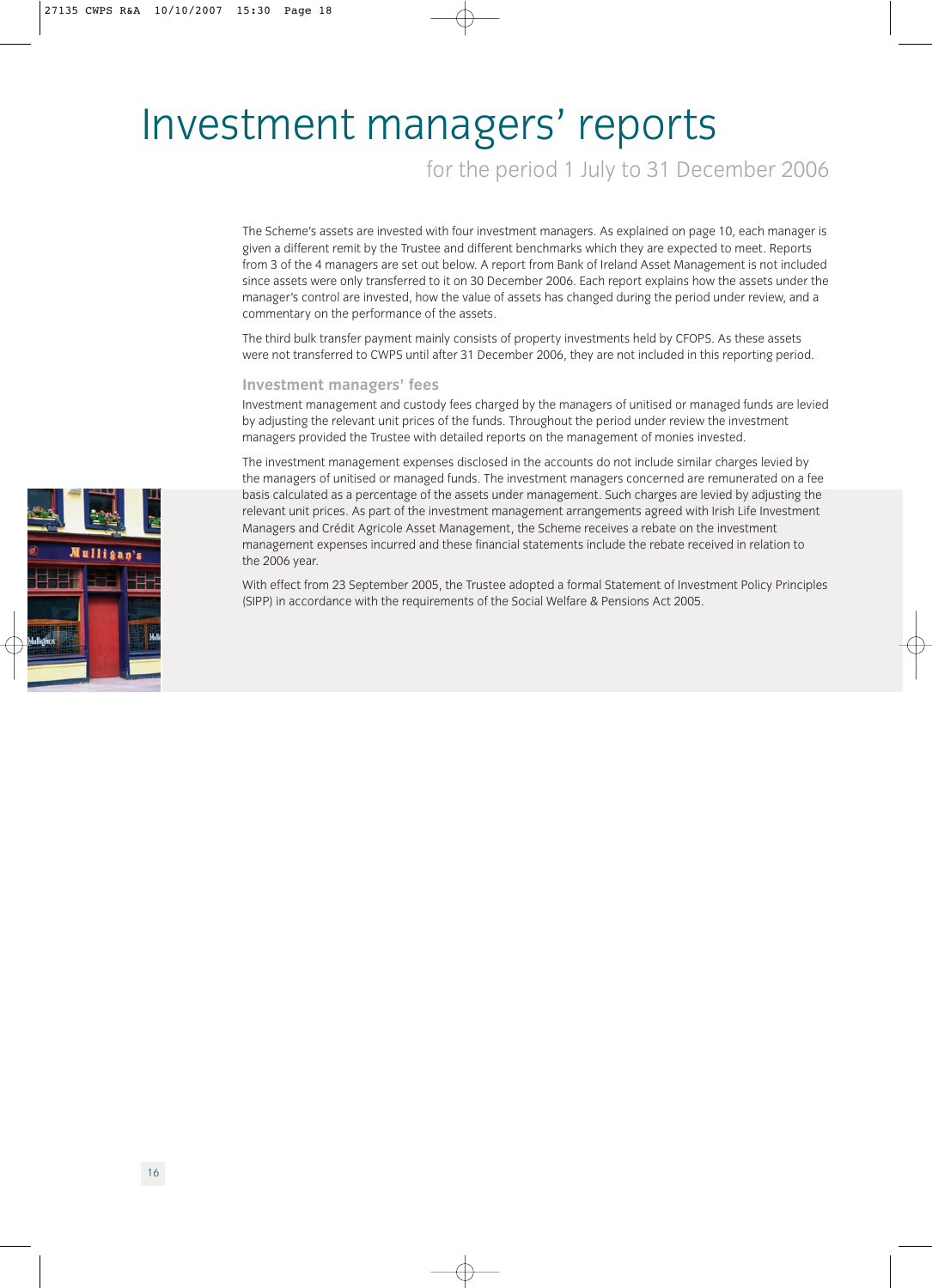# Crédit Agricole Asset Management

# Crédit Agricole Asset Management (CAAM)

#### **How the assets are managed**

Crédit Agricole invests in a range of assets including: government bonds, agency bonds, supranational bonds, corporate bonds, negotiable debt instruments, derivatives and repurchase agreements denominated in or hedged into Euro.

It aims to deliver returns which are either equal to or no less than 1.5% lower than the Merrill Lynch EMU Direct Government 10+ years TR index.

Whilst Crédit Agricole has the flexibility to decide how to invest its portfolio (the assets under its management), the Trustee has stipulated that the maximum that Crédit Agricole can invest in issues rated below AA- is 25%, and that it cannot invest in non-investment grade issues below BBB-.

### **Value of the assets**

| Market value of the assets held at 19 September 2006 (inception): | €158.800.000.00 |
|-------------------------------------------------------------------|-----------------|
| Net contributions:                                                | €20.811.160.26  |
| Appreciation/depreciation:                                        | (E287.074.66)   |
| Market value of assets held at 29 December 2006:                  | €179.324.085.60 |

#### **How the assets are invested**

| Bonds by country |         |
|------------------|---------|
| Austria          | 2.04%   |
| Belgium          | 3.29%   |
| Germany          | 23.69%  |
| Spain            | 10.05%  |
| Finland          | 1.07%   |
| France           | 6.45%   |
| Greece           | 8.95%   |
| Ireland          | 1.36%   |
| Italy            | 38.13%  |
| Netherlands      | 3.91%   |
| Portugal         | 1.06%   |
|                  | 100.00% |

### **Investment performance**

In the Euro zone, the tone remained positive in the fourth quarter of 2006, despite the US slowdown and the increase in German VAT. The improvement in the job market seemed able to sustain household confidence in the coming months. The European Central Bank (ECB) continued its tightening cycle and raised its rate from 3.25% to 3.50%. In this context, the French 10-year yield gained 25 basis points (0.25%) to 3.97%.

The primary credit market remained strong until November. However, this did not impact the secondary market, which was sustained by good results for companies, strong credit fundamentals, low stock volatility and a resilient demand by cash-rich investors. Specific risks still persisted with merger and acquisition activities (the bid from Japan Tobacco on Gallaher for example) and leveraged buy-out rumours (Continental). In general, spreads tightened both in cash and credit default swap markets.

The performance of the Scheme's portfolio was driven by changing expectations of economic growth in the Euro zone and the US. In anticipation of interest rate rises, we have been consistently under-exposed to bond markets. Strong business confidence and hawkish pronouncements by central bankers at the beginning of October cooled the bond market and led to out-performance of the portfolio; however, concerns about a US slowdown reversed this trend towards the end of October.

In December 10-year yields bounced back up, leading to gains in the portfolio (with potential for more, as further interest rate rises seem likely). On the bond selection side, we are overweight in the Spanish 30-year bond, which suffered in November, but which we are expecting to recover.

Investment return achieved for the period:  $-0.23\%$ 

### **COM** CRÉDIT AGRICOLE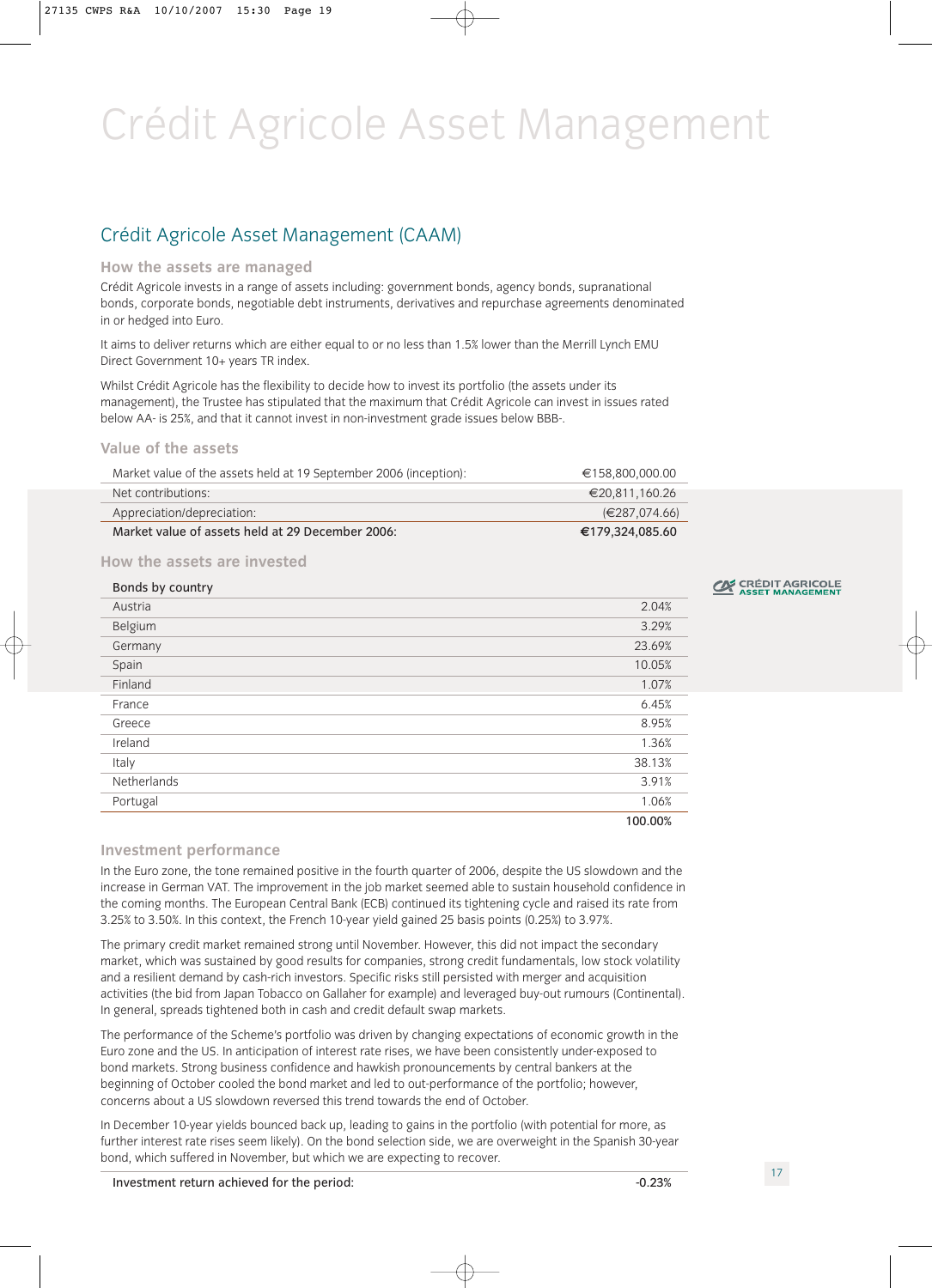# Irish Life

# Irish Life

### **How the assets are managed**

The assets that Irish Life manages are invested in Irish Life's Consensus Equity Fund. This is a unit-linked fund which is invested wholly in equities. The percentage of assets invested in each particular country or region is determined by the asset allocation of the investment managers included in the Pooled Pension Fund Survey ie, Consensus Fund mix. The amount invested in Irish equities is limited to the level of the Irish equity holding within Irish Life's Consensus Fund.

In determining the level of the regional equity investments, the Consensus Fund mix is used and adjusted by excluding the relevant fixed-interest, property and cash holdings. Within each market, the fund tracks the market return by investing in a collection of securities in the same proportion as they are represented in the relevant market index.

Virtually all of these assets are readily tradable on recognised markets or exchanges. Our unit-linked funds are managed very prudently, so that the security of your fund's assets is high. The funds are valued daily in accordance with recognised practices.

#### **Value of assets**

| Mid market value of the assets held at 30 June 2006 (inception):                                  | € $0.00$        |
|---------------------------------------------------------------------------------------------------|-----------------|
| Net contributions:                                                                                | €302,146,495.00 |
| Appreciation/depreciation:                                                                        | €907,349.00     |
| Mid market value of assets held at 31 December 2006:                                              | €303,053,844.00 |
| How the assets are invested<br>The asset allocation by country/region as at 31 December 2006 was: |                 |
| Equity Euro zone                                                                                  | 23.9%           |
| Ireland                                                                                           | 20.4%           |
| US                                                                                                | 17.9%           |
| UK                                                                                                | 14.6%           |
| Japan                                                                                             | 8.7%            |
| Pacific                                                                                           | 8.7%            |
| Europe (outside the Euro zone)                                                                    | 5.8%            |

#### **Investment performance**

The global equity markets performed well in the six months to 31 December 2006, increasing (in local currency terms) by 13%. One reason for this was the continuing strength in corporate earnings, together with favourable economic indicators.

Closer to home, the Irish equity market was the star performer rising by 26.3% during the period under review. There is clear momentum in the Irish economy but also consequent inflationary pressures. However, there is some respite in store as at the end of 2006 the price of oil was lower than it had been during the year, at just under \$60 a barrel, and falling.

Investment return achieved for the period: 16.5%

100.00%

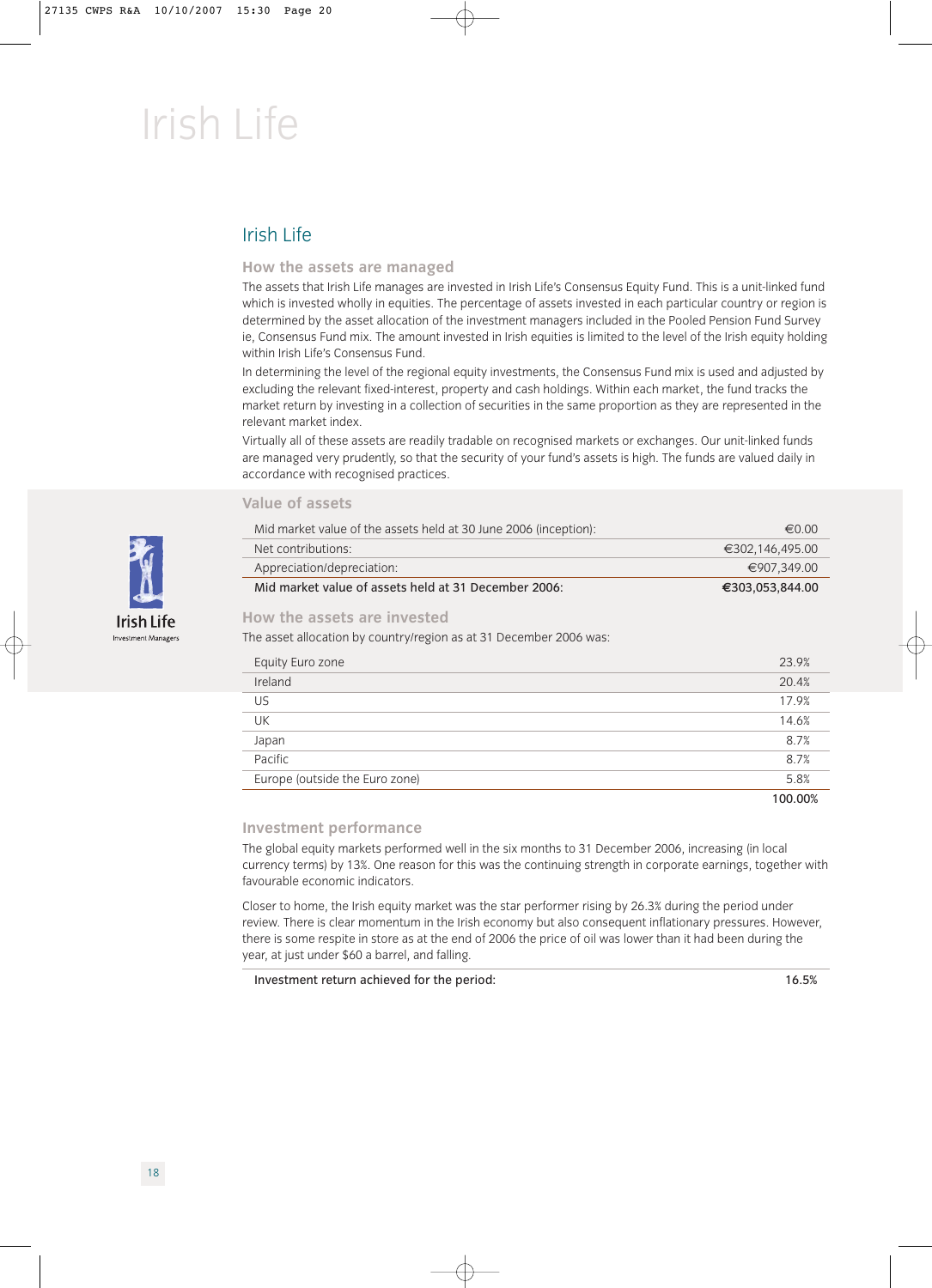# KBC Asset Management

# KBC Asset Management

### **How the assets are managed**

The strategy employed in managing this fund is to select stocks that pay above average dividends. Stock selection is the main driving force behind the fund, as both a sector and regional neutral overlay is applied.

**Value of the assets**

| Market value of the assets held at 31 August 2006 (inception): | €49.980.699   |
|----------------------------------------------------------------|---------------|
| Net contributions:                                             | $(\in 9.277)$ |
| Appreciation/depreciation:                                     | €4.165.787    |
| Market value of assets held at 31 December 2006:               | €54.137.209   |

### **How the assets are invested**

The asset allocation as at 31 December 2006 was:

| Pacific Basin Equities            | 4.2%   |
|-----------------------------------|--------|
| Irish Equities                    | 21.8%  |
| <b>UK Equities</b>                | 5.1%   |
| Japanese Equities                 | 4.3%   |
| Cash                              | 1.2%   |
| Euroland ex Ireland Equities      | 27.4%  |
| Europe ex Euroland ex UK Equities | 4.1%   |
| <b>US Equities</b>                | 31.9%  |
|                                   | 100.0% |



#### **Investment performance**

In July 2006, markets stabilised with the FTSE World index up 1% on the month. But overall the markets continued to struggle with headwinds of inflation concerns, growth concerns and increasing unrest in the Middle East.

August saw the Heathrow airport terrorist threats; however, as we moved through August these concerns eased. In currency markets, the Japanese Yen was the biggest mover falling 3.3% against the Euro in the month of August alone. Overall, the third quarter of 2006 saw investor confidence improving and both equity and bond markets saw positive returns in that period.

Positive sentiment continued in October with world equities up nearly 3% and bonds up 0.4%. November was a flat to negative month, with world equities down 1.1%. Dollar weakness and bond market nervousness saw a modest sell-off in European indices in the latter half of November; however, by the end of the month the majority of this had been recouped. The main focus in November was the Dollar weakness, which saw the exchange rate move from US\$1.25 to US\$1.32 within a week.

December saw a strong finish to the year with the average European index up between 5-6%. Concerns about a global slowdown eased with strong performances from the industrial and auto sectors. Oil and commodity stocks finished flat for the month while the Dollar steadied its slide.

Investment return achieved for the period: 8.4%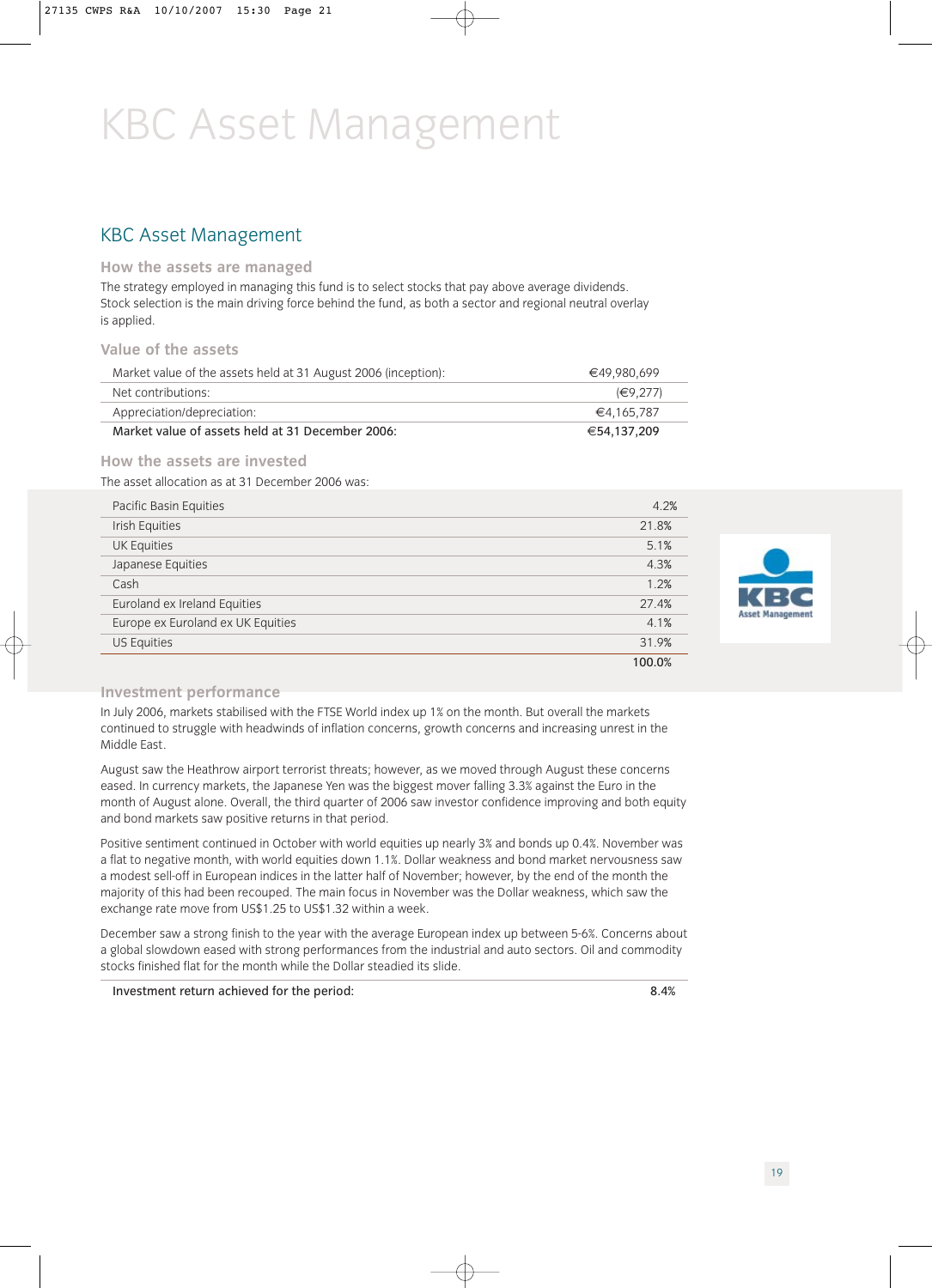# Financial statements

# Statement of the Trustee's responsibilities

The Trustee is required by law to prepare accounts for the Scheme each year (or part-year as is the case this year). These accounts must give a true and fair view of the financial transactions for the Scheme year (or period under review) and of the status of the fund at the end of the Scheme year. They must also include a statement as to whether the accounts have been prepared according to the Statement of Recommended Practice (SORP) No. 1, subject to any material departures disclosed and explained in the accounts. The accounts must be signed by the Trustee or, if there is more than one Trustee, by two such Trustees, or if there is a person authorised under the rules of the Scheme, by this person.

The Trustee must ensure that when the accounts are prepared:

- suitable accounting policies are selected and then applied consistently;
- reasonable and prudent judgements and estimates are made; and
- SORP No.1 has been followed, or if there are any material departures, that the reasons for these departures are disclosed and explained.

The Trustee is responsible for ensuring that proper membership and financial records are kept. They are also responsible for safeguarding the assets of the Scheme and for taking reasonable steps to prevent and detect fraud and other irregularities.

# Independent Auditor's Report

We have audited the accounts on pages 22 to 27 which have been prepared under the accounting policies set out on pages 24.

This report is made solely for the Scheme's membership. By law, there are certain statements that auditor's reports must provide and we have undertaken our audit work so that we can provide these statements, and for no other purpose. To the fullest extent permitted by law, we do not accept or assume responsibility to anyone other than the Scheme and the Scheme's membership, for our audit work, for this report, or for the opinions we have formed.

### **Respective responsibilities of Trustee and auditors**

As described above, the Scheme's Trustee is responsible for preparing accounts that comply with the relevant law and Generally Accepted Accounting Practice in Ireland, including the accounting standards issued by the Accounting Standards Board and published by the Institute of Chartered Accountants.

We audit the financial statements according to the relevant legal and regulatory requirements and International Standards on Auditing (UK and Ireland). Our responsibility is to form an independent opinion of the accounts and report to you whether, in our opinion, the financial statements show a true and fair view and contain the information required by the relevant legislation. We also report to you if, in our opinion, we have not received all the information and explanations we require for our audit.

We read the other information contained in the annual report and consider the implications for our report if we become aware of any apparent misstatements or inconsistencies with the financial statements. This information must be disclosed in an annual report, as set out in article 7(5) of the Occupational Pension Schemes (Disclosure of Information) Regulations 2006, comprising of the Members Information, the Trustee's Report, the Investment Report and the Actuarial Report.

#### **Emphasis of matter**

In forming our opinion we have considered the adequacy of the disclosures made in notes 1(a) and 3 to the financial statements in relation to contributions recognised on a cash receipts basis. While our opinion is not qualified in this respect, International Auditing Standards require the auditors to draw this fact to the attention of the reader.

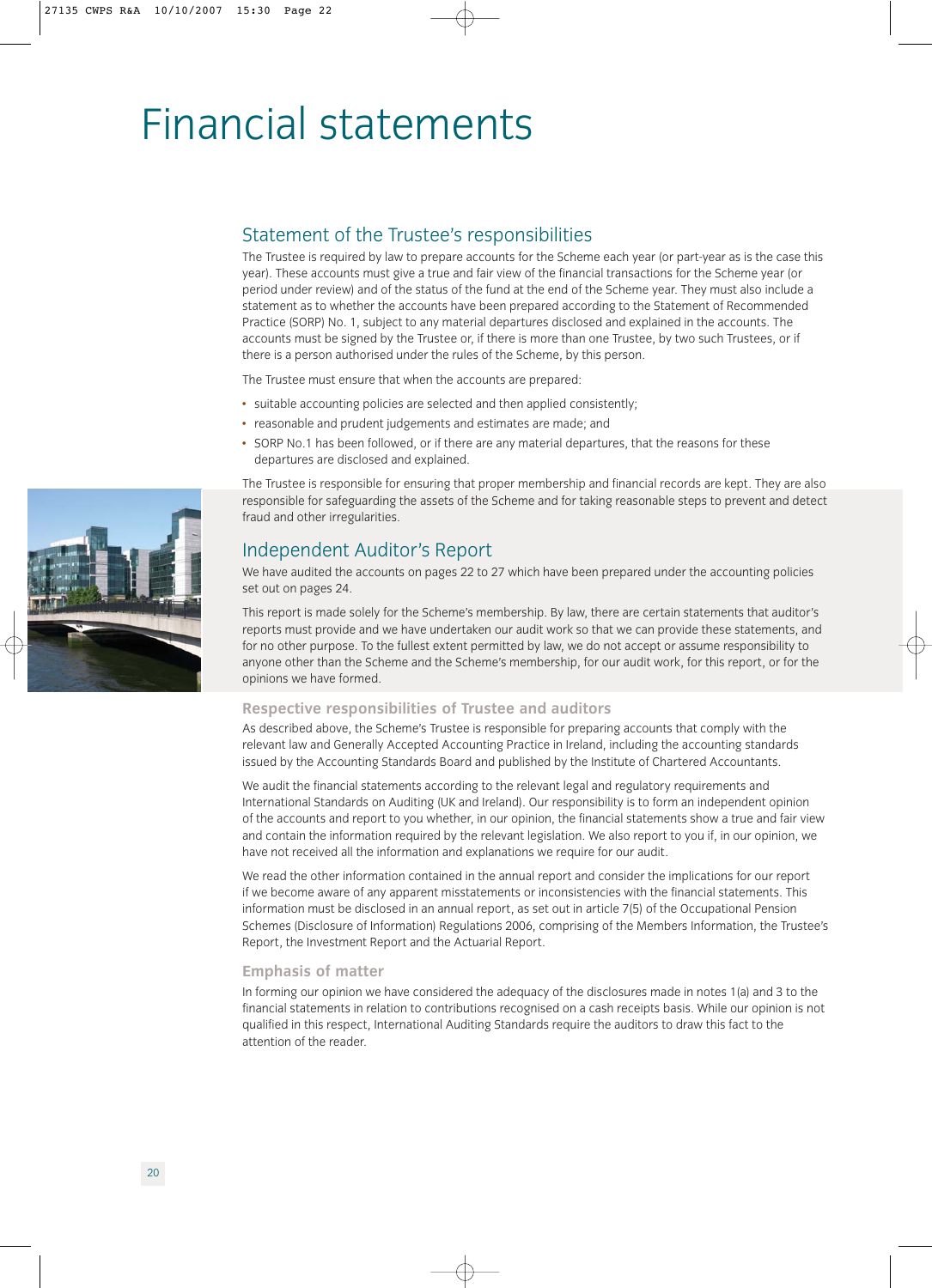# Financial statements

### **Basis of opinion**

We conducted our audit in accordance with International Standards on Auditing (UK and Ireland) issued by the Auditing Practices Board. An audit includes examination, on a test basis, of evidence relevant to the amounts and disclosures in the accounts. It also includes an assessment of the significant estimates and judgements made by the Trustee in preparing the accounts, and of whether the accounting policies are appropriate to the Scheme's circumstances, consistently applied and adequately disclosed. We planned and performed our audit so that we could obtain all the information and explanations which we considered necessary to provide us with sufficient evidence to give reasonable assurance that:

- the accounts are free from material misstatement, whether caused by fraud or other irregularity or error, and
- the contributions payable to the Scheme have been paid according to the Scheme rules.

In forming our opinion we also evaluated whether the information in the accounts was presented adequately.

#### **Opinion**

In our opinion the financial statements give a true and fair view of:

- the financial transactions of the Scheme during the period ended 31 December 2006, and
- the disposition at that date of its assets and liabilities.

In our opinion, the financial statements also contain the information specified in Schedule A to the Occupational Pension Schemes (Disclosure of Information) Regulations, 2006.

### **Contributions: Qualified statement relating to receipt of contributions within 30 days of the Scheme year end**

We are required to give a statement as to whether contributions payable to the Scheme during the Scheme period have been received by the Trustee within 30 days of the end of the Scheme period. In forming this opinion we have considered the particular unique nature of the Scheme. The Trustee may not be aware that contributions are due to the Scheme until returns are made by the employer on behalf of the Scheme members in his employment. As set out in note 1(a) of the financial statements, the Trustee is unable to ensure at all times that all contributions are collected within 30 days of the end of the Scheme period.

We are aware that once the Trustee has identified that contributions are in arrears, it has procedures in place to enforce the payment of contributions; one of these is to notify members for whom contributions have not been made to the Scheme on their behalf.

As a result of this element of uncertainty, we are unable to state whether contributions payable to the Scheme by all employers on behalf of Scheme members have been received by the Scheme within 30 days of the end of the Scheme period.

24 – 26 City Quay GRANT THORNTON Dublin 2 Chartered Accountants & Registered Auditors

28 June 2007

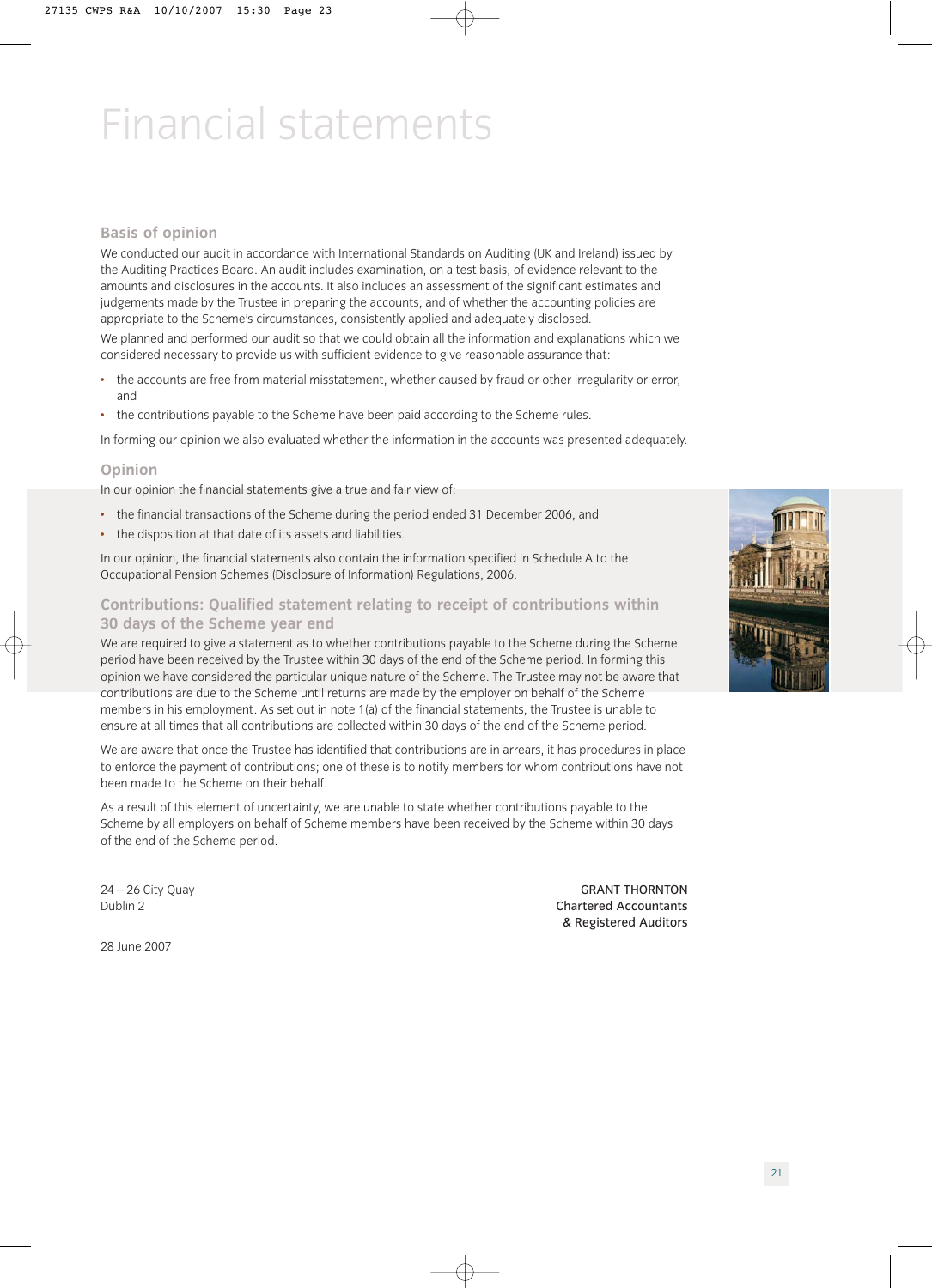# Fund account

| For the period from 1 July to 31 December 2006 |                |                |
|------------------------------------------------|----------------|----------------|
|                                                | Note           | €              |
| <b>Contributions and benefits</b>              |                |                |
| Contributions received                         | 3              | 42,607,165     |
| Transfers in                                   | $\overline{4}$ | 764,591,163    |
| Other income                                   | 5              | 150,000        |
|                                                |                | 807,348,328    |
| Benefits payable                               | 6              | (11,902,658)   |
| Transfers to other schemes                     |                | (281, 411)     |
|                                                |                | (12, 184, 069) |
|                                                |                | 795,164,259    |
| Administrative expenses                        | 7              | 2,789,503      |
| Pension Board registration fees                |                | 286,624        |
|                                                |                | 3,076,127      |
| Net additions from dealings with members       |                | 792,088,132    |
| <b>Return on investments</b>                   |                |                |
| Investment income                              | 8              | 2,187,168      |
| Net movement in market value of investments    | 9              | 3,609,039      |
| Investment management charges                  |                | (21, 412)      |
| Net returns on investments                     |                | 5,774,795      |
| Net increase in the fund during the period     |                | 797,862,927    |
|                                                |                |                |
| Accumulated fund at 1 July                     |                |                |
| Accumulated fund at 31 December                |                | 797,862,927    |

Oliver Haslette Jim Moore Director of Trustee Company Director of Trustee Company *28 June 2007*

ŧ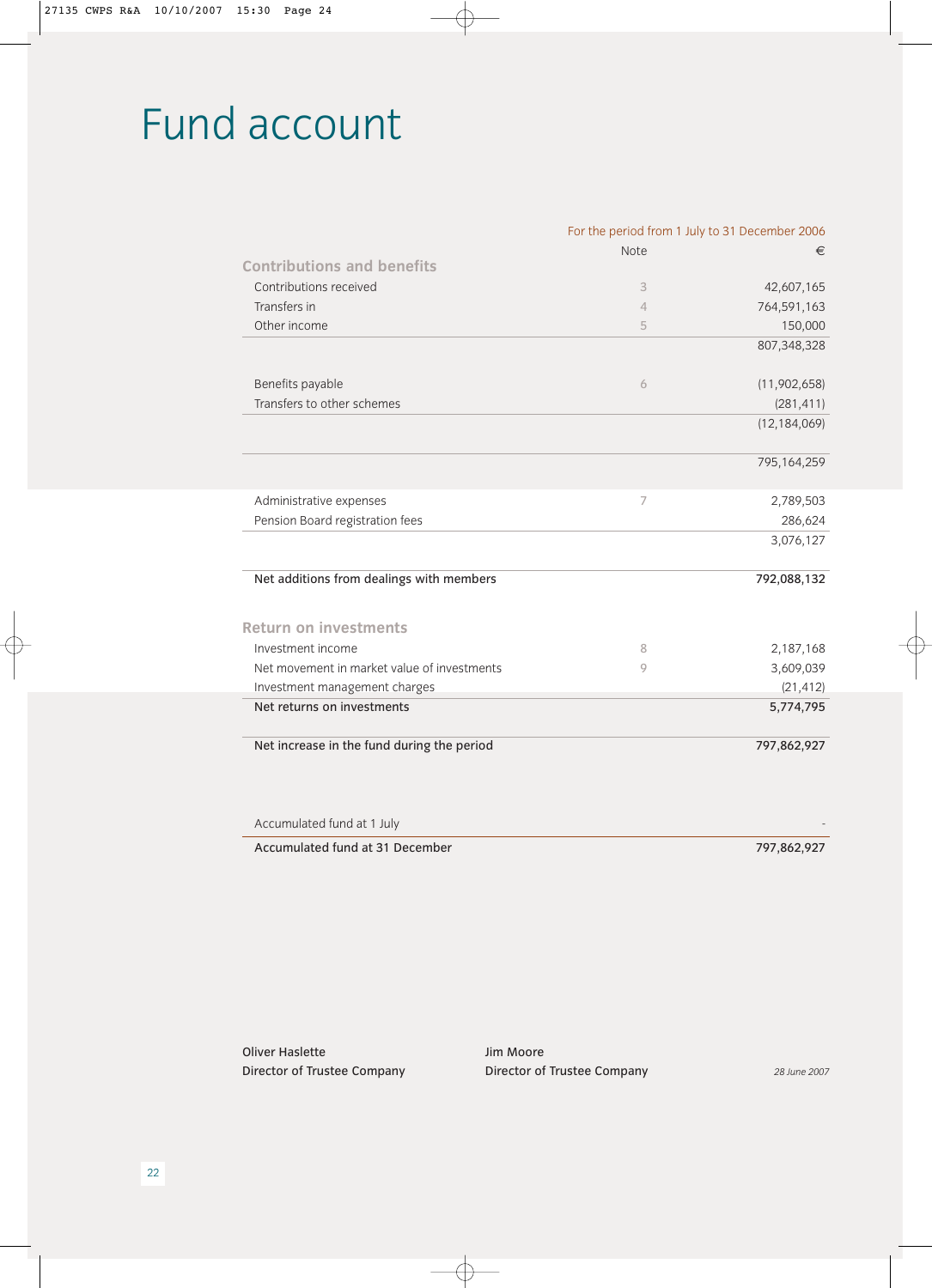# Statement of net assets

### For the period from 1 July to 31 December 2006

|                         | <b>Note</b> | €           |
|-------------------------|-------------|-------------|
| <b>Investments</b>      |             |             |
| Fixed interest          | 9           | 222,808,917 |
| Equities & convertibles | 9           | 246,847,911 |
| Pooled investments      | 9           | 303,053,844 |
| Forward currency deals  | 9           | 333,088     |
| Cash                    |             | 28,893,076  |
|                         |             | 801,936,836 |

| <b>Current assets</b> |           |
|-----------------------|-----------|
| Prepayments           | 55,745    |
| Cash at Bank          | 1,173,142 |
|                       | 1,228,887 |

## **Current liabilities**

| Bank overdraft                 |    | (76.175)      |
|--------------------------------|----|---------------|
| Accruals                       |    | (4, 249, 767) |
| Amounts due to related parties | 10 | (976.854)     |
|                                |    | (5,302,796)   |

| Net current (liabilities)/assets | (4,073,909) |  |
|----------------------------------|-------------|--|
|                                  |             |  |

Accumulated fund at 31 December 797,862,927

Oliver Haslette Jim Moore

Director of Trustee Company Director of Trustee Company *28 June 2007*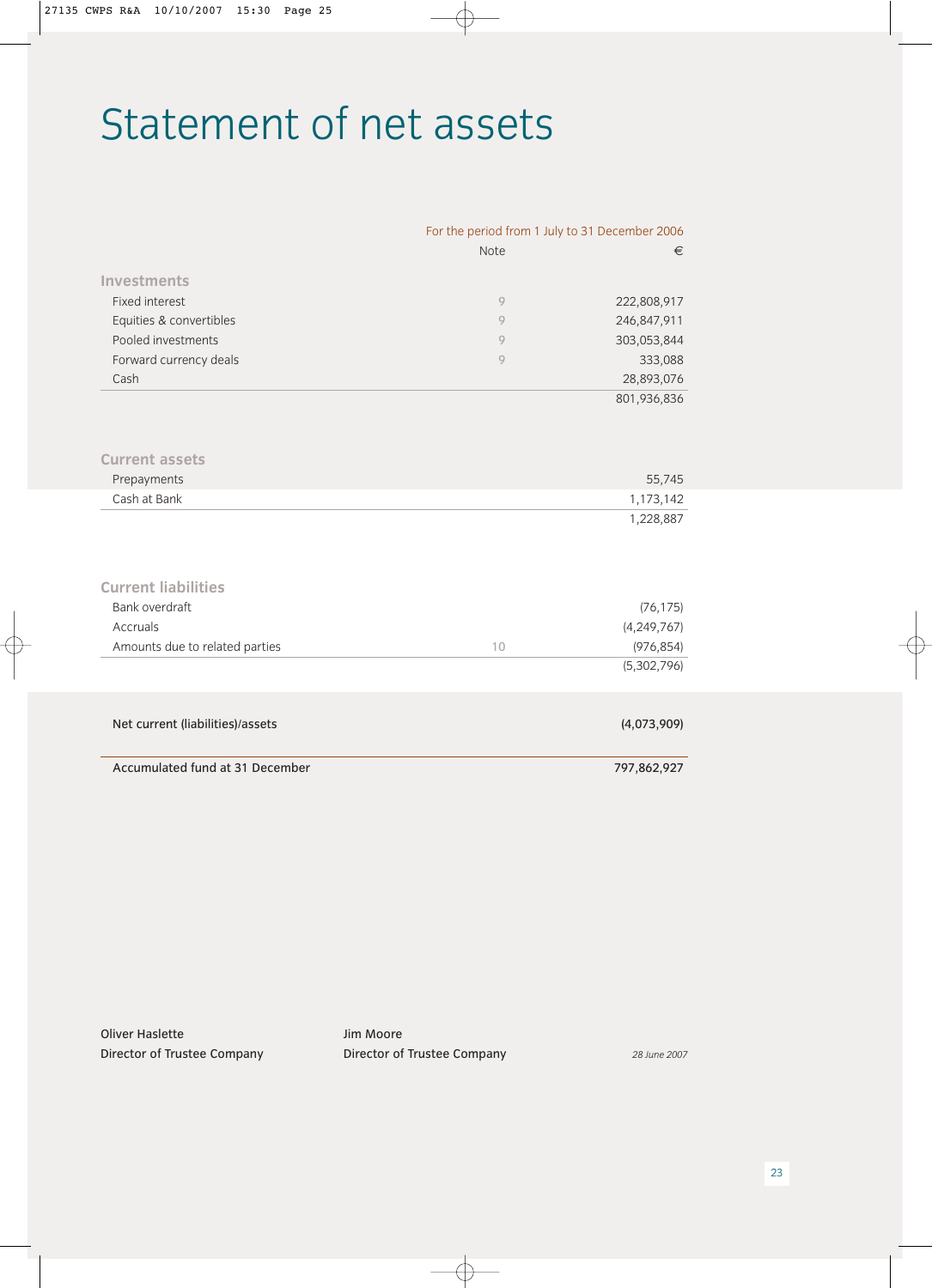# Notes to the financial statements

# **1** Basis of preparation and accounting policies

The financial statements have been prepared in accordance with the Occupational Pension Schemes (Disclosure of Information) Regulations 2006 and with the guidelines set out in the Statement of Recommended Practice, 'Financial Reports of Pension Schemes' (Revised November 2002). We are aware that a revised Statement of Recommended Practice was issued in May 2007, however, as at the date of approval of the Financial Statements by the Trustee, supplemental information as required by this was not available.

The financial statements record the transactions of the Scheme during the period and summarise the assets held by the Trustee at the end of the financial period. They do not take account of obligations to pay pensions and benefits that fall due after the end of the Scheme year.

#### **Fund account**

The principal accounting policies which the Trustee has adopted are set out below.

#### **Contributions**

Contributions are recognised on a cash receipts basis when they are received by the Scheme. This treatment is a variance with the requirements of Statement of Recommended Practice, Financial Reports of Pension Schemes (Revised November 2002) and FRS 12 'Provisions, Contingent Liabilities and Contingent Assets'. This policy is adopted because of the unique nature of the Scheme, the multiplicity of employers and the transient nature and multiplicity of those employed by employers. The Trustee of the Scheme is unable to estimate what contributions are due to the Scheme until returns are made by employers on behalf of the Scheme members in their employment.

The following items are included on the accruals basis:

- Dividends accrued by reference to the ex-dividend date
- Withholding tax accrued on the same basis as the income to which it relates
- Interest accrued on a daily basis
- Benefits amounts due in respect of the year
- Transfers in and out accounted for when the transfer value is paid or received/when liability for the member's pension benefits has transferred
- Administrative expenses amounts payable in respect of the year

#### **Investments**

Investments are stated at market value on the final working day of the accounting period as follows:

- Listed securities are stated at market value
- Pooled investment vehicles are stated at the average of the closing bid and offer prices quoted by the fund managers.

# **2** Constitution of the fund

The fund was established by a definitive Trust Deed dated 25 May 2006. The fund has been approved by the Revenue Commissioners. The Construction Workers' Pension Scheme is registered with the Pensions Board as a defined benefit pension scheme. The Scheme pays pensions to retired members from the resources of the Scheme and in the period up to retirement, individual member accounts are maintained within the Scheme for each member on a defined contribution basis.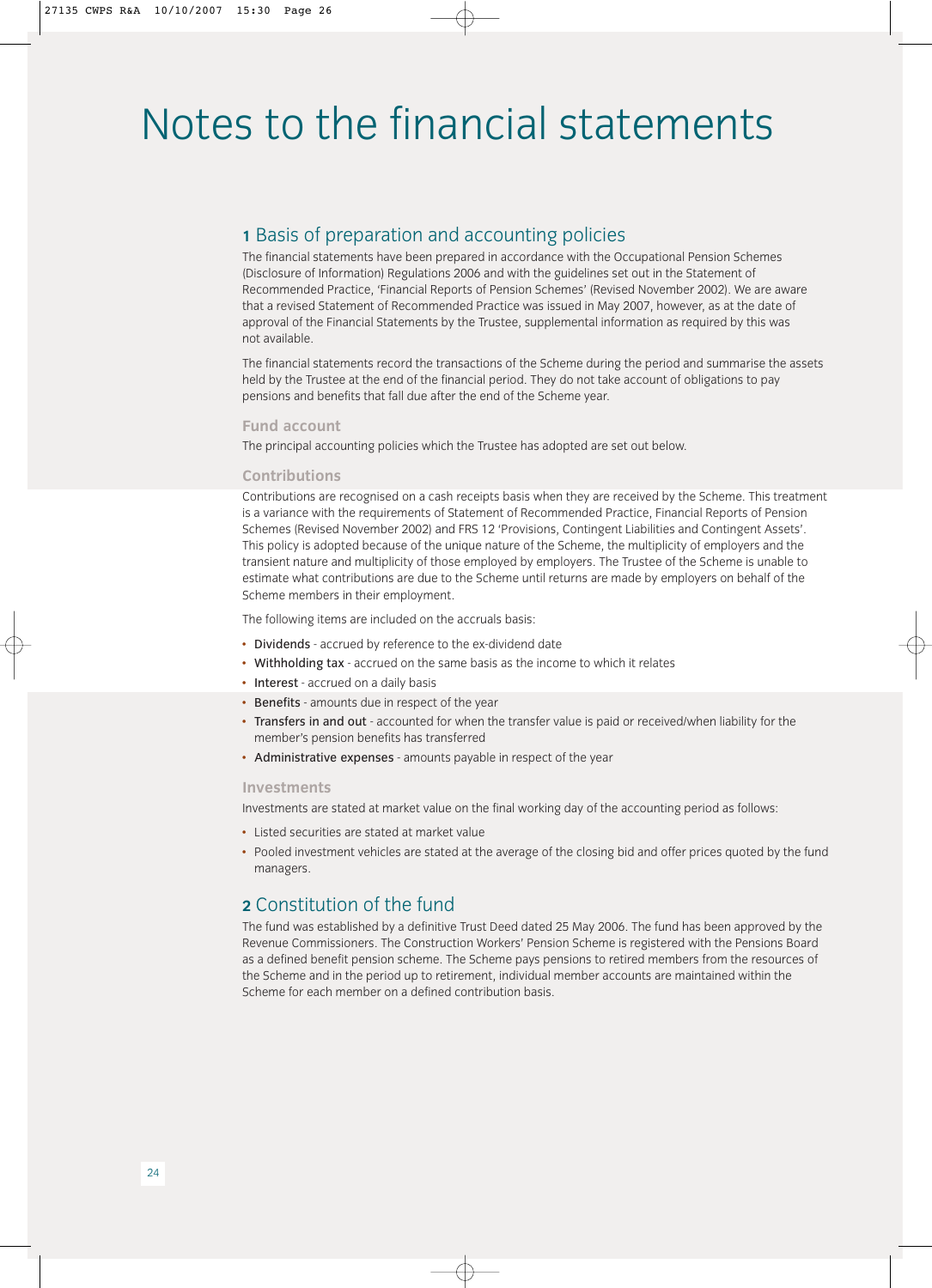#### For the period from 1 July to 31 December 2006

# **3** Contributions receivable

| Employers' normal contributions | €23.733.015 |
|---------------------------------|-------------|
| Members' normal contributions   | €15.822.009 |
| Members' AVCs                   | €3.052.141  |
|                                 | €42,607,165 |

Contributions are recognised on a cash receipts basis as set out in note 1.

# **4** Transfers in

#### Bulk transfers from other scheme: **€**764,591,163

Under the terms of the Definitive Trust Deed and Rules, the Scheme was established on 25 May 2006, to commence and operate from 1 July 2006, to provide relevant benefits (as defined in Section 770 of the Taxes Act) for certain employees of Construction Industry Employers.

Over the course of three transfer payments, the Trustee of the Scheme agreed to assume responsibility for entitlements and benefits of persons who were members of the Construction Federation Operatives' Pension Scheme (CFOPS) (to include pensioners, active and deferred members) in exchange for the transfer of certain assets into the Scheme.

Two out of three planned transfer payments occurred before the period end:

- On 14 September 2006 approximately €159 million (investments) was transferred to the Construction Workers' Pension Scheme which represented the liability of all members receiving a pension at 3 July 2006 (the Annuity Fund).
- The second transfer of approximately €605 million (investments and cash) took place on 15 December 2006 and represented liabilities of all active and deferred pensioners.
- The third and final transfer payment took place in August 2007, part of which represented any remaining liabilities, including potential or unascertained liabilities, for benefits under CFOPS. Any such benefits will now be paid from the Construction Workers' Pension Scheme.

# **5** Other income

| Construction Federation Sick Pay Scheme:                                                              | €150,000 |
|-------------------------------------------------------------------------------------------------------|----------|
| Other income represents payment from the Construction Federation Sick Pay Scheme. This receipt is not |          |
| repayable.                                                                                            |          |

# **6** Benefits payable

| Pensions                                      | €7,465,687  |
|-----------------------------------------------|-------------|
| Commutations and lump sum retirement benefits | €73.297     |
| Lump sum death benefits                       | €2,627,577  |
| Disability benefits                           | €1,736,097  |
|                                               | €11,902,658 |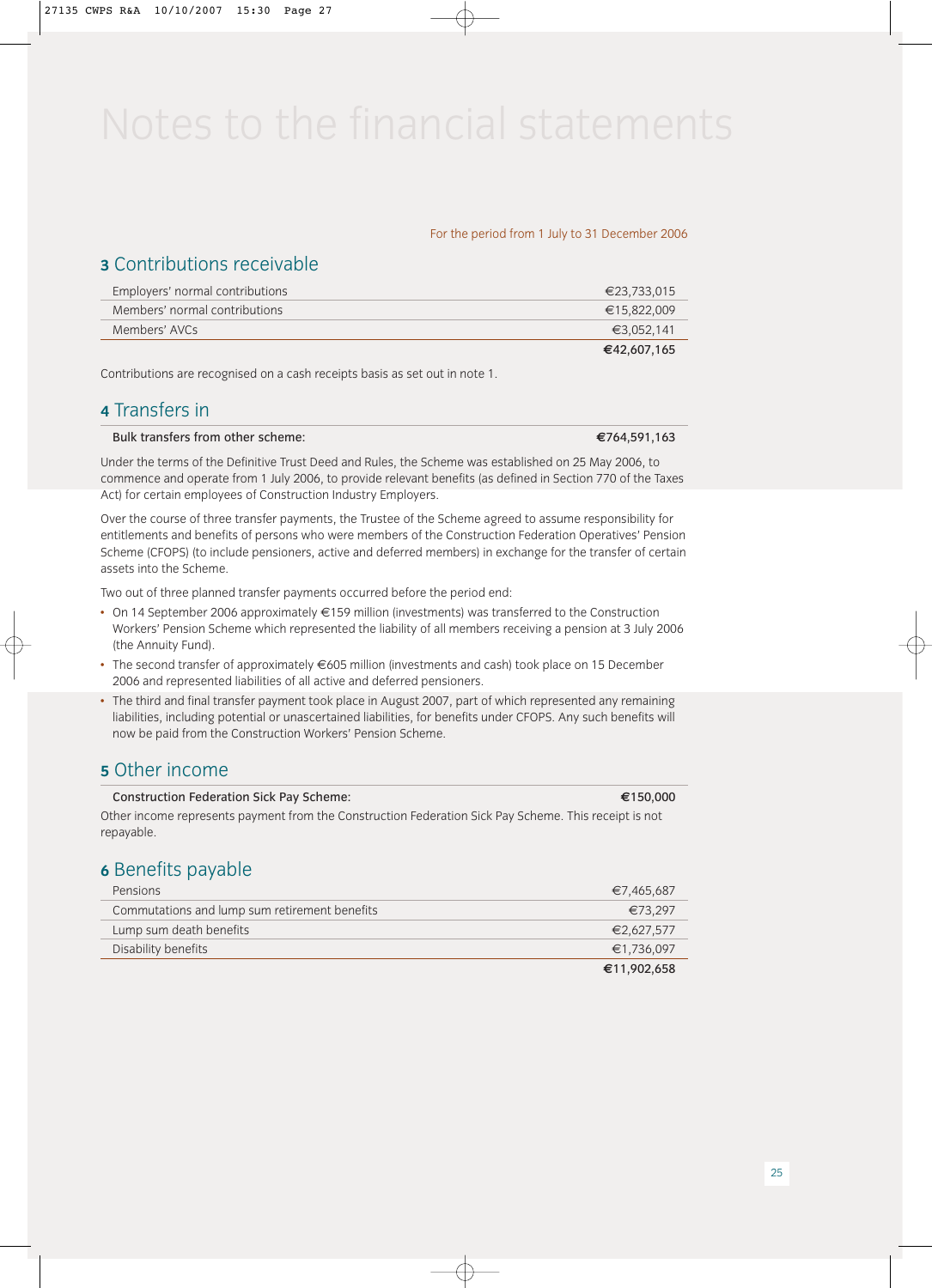### For the period from 1 July to 31 December 2006

# **7** Administrative expenses

| Administration charges              | €2,671,020 |
|-------------------------------------|------------|
| Advertising, postage and stationery | €11,826    |
| Audit fees                          | €50,000    |
| Legal and professional fees         | €56,657    |
|                                     | €2,789,503 |
| <b>8</b> Investment income          |            |

| Income from fixed interest securities | €2.111.287 |
|---------------------------------------|------------|
| Dividends from equities               | €55.451    |
| Deposit interest                      | €20.430    |
|                                       | €2.187.168 |

|                            | <b>Bulk transfer</b> | Purchases<br>at cost | Sales proceeds  | Change in  | Value at<br>market value 31 December 2006 |
|----------------------------|----------------------|----------------------|-----------------|------------|-------------------------------------------|
| Fixed interest securities  | €179,434,109         | €116,583,427         | (E73, 530, 163) | €321,545   | €222,808,918                              |
| Equities                   | €281,233,871         | €3,535,530           | (E40, 301, 635) | €2,380,145 | €246,847,911                              |
| Pooled investment vehicles | €286,942,397         | €15,204,098          | ٠               | €907,349   | €303,053,844                              |
| Other                      |                      |                      | ۰               |            | €333,088                                  |
|                            | €747,610,377         | €135,323,055         | (E113,831,798)  | €3,609,039 | €773,043,761                              |
| Cash deposits              | €13,102,057          |                      |                 |            | €28,893,075                               |
|                            | €760,712,434         |                      |                 |            | €801,936,836                              |

# **9** Investments

The following investments exceed 5% of the net assets of the Scheme:

### Irish Life Consensus Equity Fund: **€**303,053,844

The change in market value during the year comprises all increases and decreases in the market value of investments held at any time during the year, including profits and losses realised on sales of investments during the year.

|                            | Market value |
|----------------------------|--------------|
| Fixed                      |              |
| Irish                      |              |
| Overseas                   | €222,808,917 |
|                            | €222,808,917 |
| Equities                   |              |
| Irish                      | €142,774,361 |
| United Kingdom             | €63,574,100  |
| Overseas                   | €40,499,450  |
|                            | €246,847,911 |
| Pooled investment vehicles |              |
| Unit trusts                | €303,053,844 |
| Forward currency deals     |              |
| Overseas                   | €333,088     |
| Cash                       | €28,893,076  |
|                            | €801,936,836 |
|                            |              |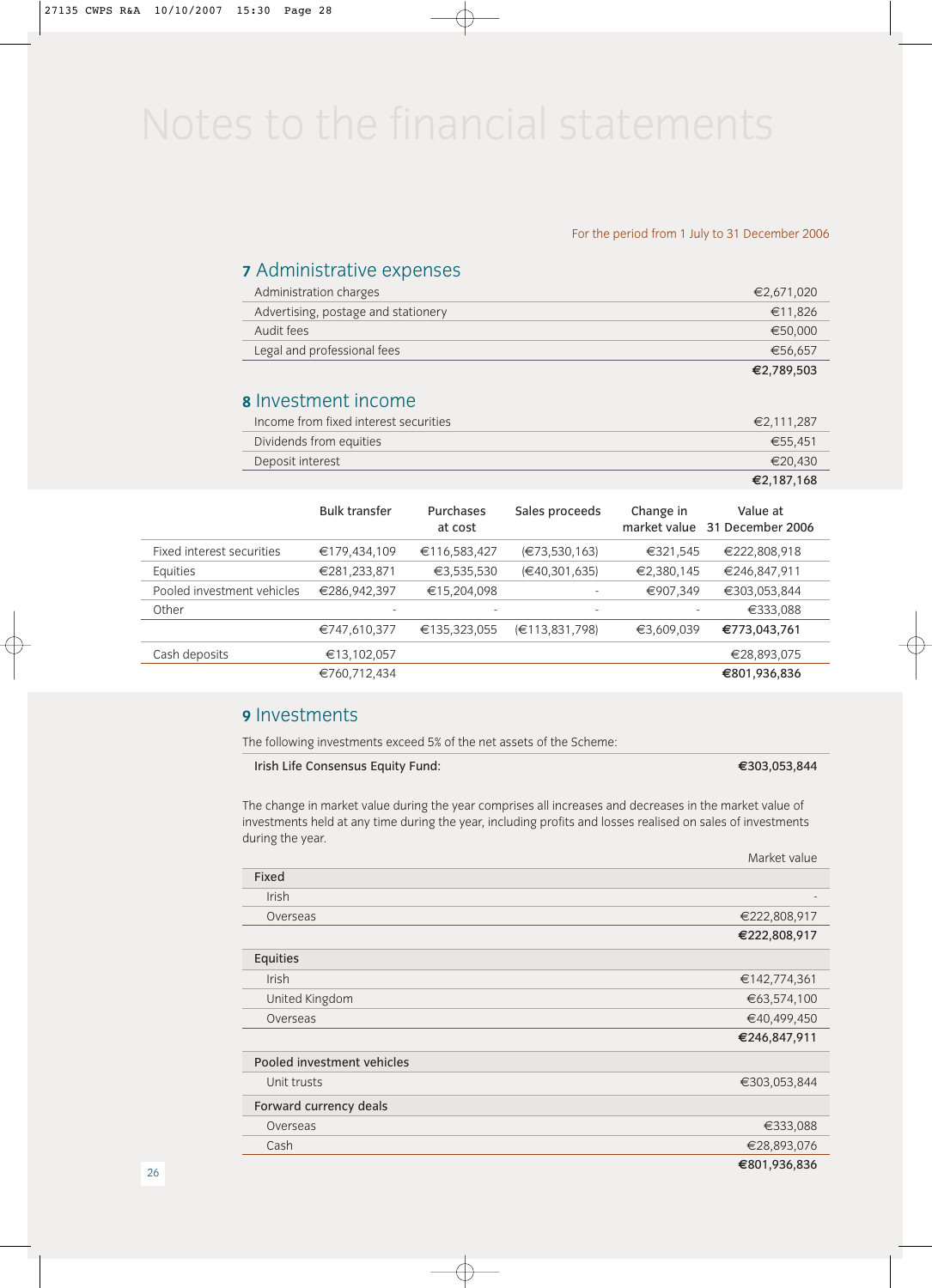# **10** Related party transactions

The Scheme Trustee is a related party of Construction Industry Federation Pension Administration Services Limited (CPAS) by virtue of common Directors. CPAS provided administration services to the Scheme during the year amounting to €2,671,020. The balance due to CPAS at the year end amounted to €976,854.

Included in administration charges is an amount of €4,360 paid to Oliver Haslette (Chairman) by the Scheme during the year for the reimbursement of expenses. No balances were due to the Trustee at the year end.

# **11** Potential benefit liabilities

The Trustee recognises that potential liabilities exist which may arise should historic CFOPS members come forward to claim benefits, and the value held by the Scheme in their account not be sufficient to provide the benefit entitlements. The Trustee holds a reserve (the Former Members' Reserve Fund) within the Scheme's assets against this eventuality.

Other than this, the Trustee is not aware of any significant potential liabilities that exist at the year end which relate to members leaving or retiring from the Scheme at or before the year end.

## **12** Comparatives

As the Scheme began operation from 1 July 2006, there are no comparative figures.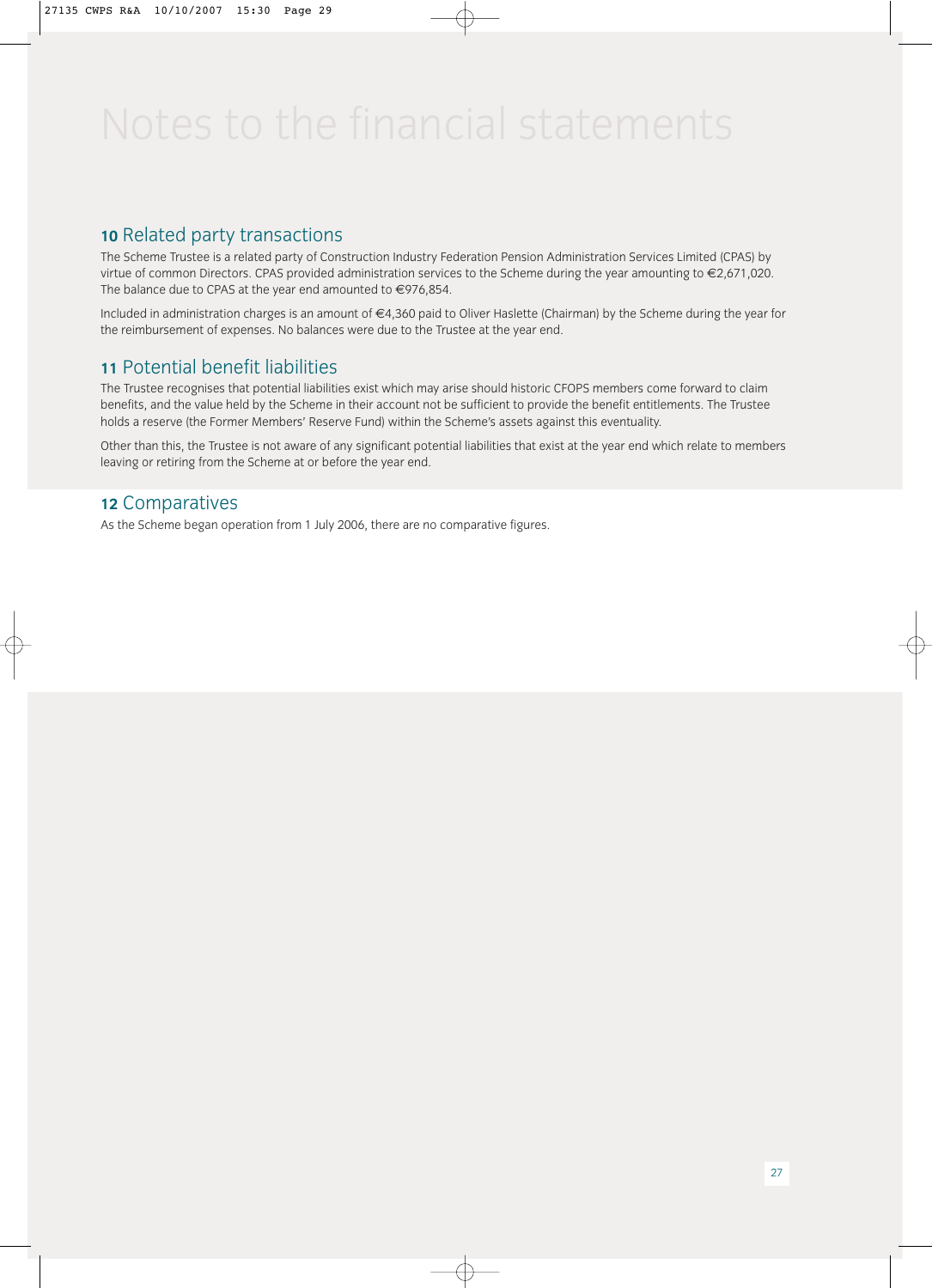$\rightarrow$ 

 $\overline{\varphi}$ 

Ξ

 $\oplus$ 

# Notes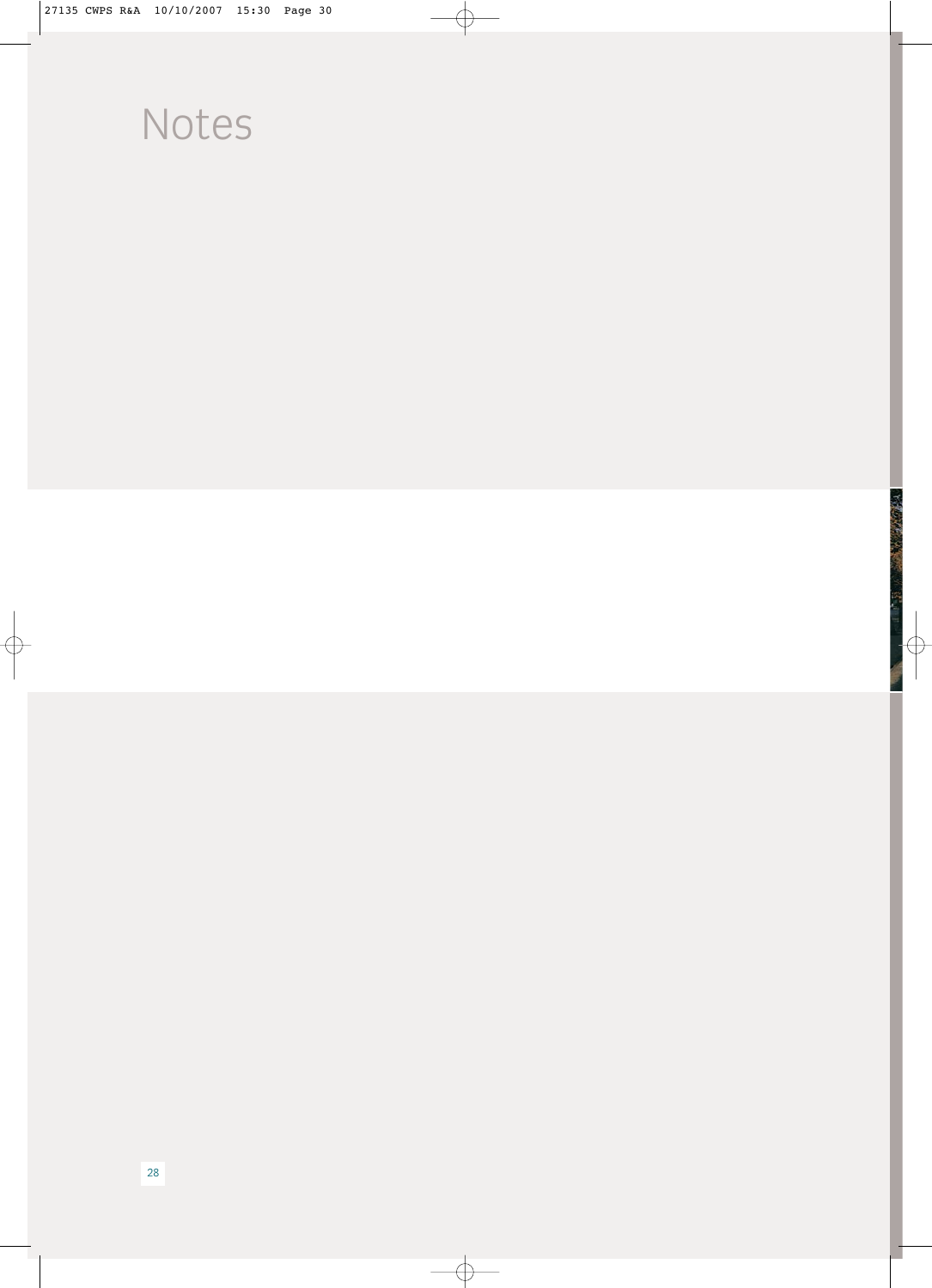

 $\bigoplus$